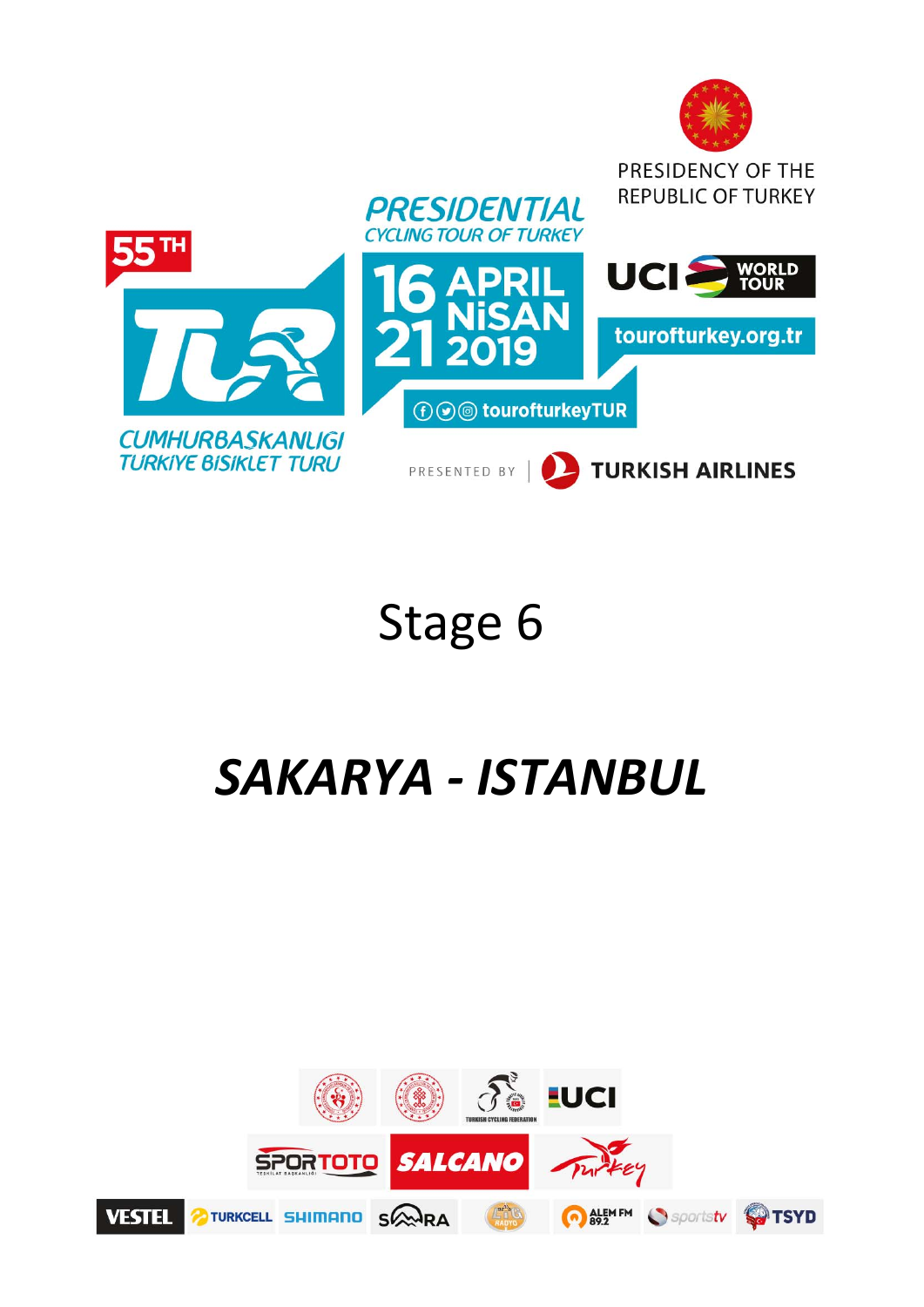

# **CLASSEMENT DE L'ETAPE STAGE CLASSIFICATION**

SAKARYA - ISTANBUL



**Etape - Stage :** 6

**Distance :** 172.4 km

1/3

**Moyenne - Average :** 41.263km/h

**Date :** 21/04/2019

**Organisateur - Organiser :** Turkish Cycling Federation

**Epreuve - Race :** Presidential Cycling Tour of Turkey

| Rang<br>Rank | Dos.<br><b>Bib</b> | UCI ID      | NOM Prénom<br>Last name First Name                                               | Equipe<br>Team                  | Nat.<br>Nat. | Temps<br>Time | Ecart<br>Gap                    | Bonif.<br>Bon. | Pen. |
|--------------|--------------------|-------------|----------------------------------------------------------------------------------|---------------------------------|--------------|---------------|---------------------------------|----------------|------|
| 1            | 21                 | 10007809490 | <b>EWAN Caleb</b>                                                                | Lotto Soudal                    | AUS          | 04h10'41"     |                                 | 10"            |      |
| 2            | 34                 | 10008706136 | <b>JAKOBSEN Fabio</b>                                                            | Deceuninck - Quick - Step       | NED          | 04h10'41"     |                                 | 6"             |      |
| 3            | 12                 | 10006599519 | <b>BENNETT Sam</b>                                                               | Bora - Hansgrohe                | <b>IRL</b>   | 04h10'45"     | 04"                             | 4"             |      |
| 4            | 51                 | 10007890730 | <b>CONSONNI Simone</b>                                                           | Uae Team Emirates               | ITA          | 04h10'45"     |                                 |                |      |
| 5            | 75                 | 10005583948 | ABERASTURI IZAGA Jon                                                             | Caja Rural - Seguros Rga        | ESP          | 04h10'49"     | 08"                             |                |      |
| 6            | 91                 | 10006280530 | <b>SANZ UNZUE Enrique</b>                                                        | Euskadi Basque Country - Muri   | ESP          | 04h10'49"     |                                 |                |      |
| 7            | 146                | 10010005027 | NOPPE Christophe                                                                 | Sport Vlaanderen - Baloise      | <b>BEL</b>   | 04h10'49"     | п                               |                |      |
| 8            | 13                 | 10011081424 | <b>GROSSSCHARTNER Felix</b>                                                      | Bora - Hansgrohe                | AUT          | 04h10'49"     | п                               |                |      |
| 9            | 122                | 10009974715 | CIMA Imerio                                                                      | Nippo - Vini Fantini - Faizane` | ITA          | 04h10'49"     | п                               |                |      |
| 10           | 83                 | 10006875159 | GROŠU Eduard-Michael                                                             | Delko Marseille Provence        | ROU          | 04h10'49"     |                                 |                |      |
| 11           | 33                 | 10009230441 | <b>HODEG CHAGUI Alvaro Jose</b>                                                  | Deceuninck - Quick - Step       | COL          | 04h10'49"     | п                               |                |      |
| 12           | 101                | 10009565594 | GOMEZ PEÑALOZA Bryan Steve                                                       | Manzana Postobon Team           | COL          | 04h10'49"     |                                 |                |      |
| 13           | 93                 | 10025143592 | <b>BARTHE Cyril</b>                                                              | Euskadi Basque Country - Muri   | FRA          | 04h10'49"     | п                               |                |      |
| 14           | 73                 | 10014023554 | SERRANO RODRIGUEZ Gonzalo                                                        | Caja Rural - Seguros Rga        | ESP          | 04h10'49"     |                                 |                |      |
| 15           | 156                | 10005827660 | PINTO Edgar                                                                      | W52 / Fc Porto                  | <b>POR</b>   | 04h10'49"     | п                               |                |      |
| 16           | 104                | 10009037552 | RESTREPO VALENCIA Jhonatan                                                       | Manzana Postobon Team           | COL          | 04h10'49"     | п                               |                |      |
| 17           | 52                 | 10007518692 | <b>CONTI Valerio</b>                                                             | Uae Team Emirates               | ITA          | 04h10'49"     | п                               |                |      |
| 18           | 5                  | 10008855171 | <b>KUDUS Merhawi</b>                                                             | Astana Pro Team                 | ERI          | 04h10'49"     |                                 |                |      |
| 19           | 44                 | 10003292324 | <b>CAVENDISH Mark</b>                                                            | Team Dimension Data             | <b>GBR</b>   | 04h10'49"     | п                               |                |      |
| 20           | 103                | 10010838823 | CHIA BERMUDEZ Luis Carlos                                                        | Manzana Postobon Team           | COL          | 04h10'49"     |                                 |                |      |
| 21           | 55                 | 10050785746 | POLANC Jan                                                                       | Uae Team Emirates               | <b>SLO</b>   | 04h10'54"     | 13"                             |                |      |
| 22           | 145                | 10014887965 | VAN POUCKE Aaron                                                                 | Sport Vlaanderen - Baloise      | BEL          | 04h10'54"     | н                               |                |      |
| 23           | 65                 | 10010999780 | LOPEZ PARADA Daniel                                                              | Burgos - Bh                     | <b>ESP</b>   | 04h10'54"     | п                               |                |      |
| 24           | 62                 | 10009499112 | <b>GIBSON Matthew</b>                                                            | Burgos - Bh                     | <b>GBR</b>   | 04h10'54"     | $\blacksquare$                  |                |      |
| 25           | 14                 | 10003236043 | PFINGSTEN Christoph                                                              | Bora - Hansgrohe                | <b>GER</b>   | 04h10'54"     |                                 |                |      |
| 26           | 114                | 10007744624 | <b>PACIONI Luca</b>                                                              | Neri Sottoli Selle Italia Ktm   | ITA          | 04h10'57"     | 16"                             |                |      |
| 27           | 116                | 10008653087 | <b>SCHONBERGER Sebastian</b>                                                     | Neri Sottoli Selle Italia Ktm   | AUT          | 04h10'57"     |                                 |                |      |
| 28           | 127                | 10014704978 | LONARDI Giovanni                                                                 | Nippo - Vini Fantini - Faizane` | <b>ITA</b>   | 04h10'57"     | п                               |                |      |
| 29           | 143                | 10009009866 | DE VYLDER Lindsay                                                                | Sport Vlaanderen - Baloise      | <b>BEL</b>   | 04h10'57"     | п                               |                |      |
| 30           | 161                | 10007508790 | <b>ORKEN Ahmet</b>                                                               | <b>Turkish National Team</b>    | <b>TUR</b>   | 04h10'57"     |                                 |                |      |
| 31           | 117                | 10008653592 | VAN EMPEL Etienne                                                                | Neri Sottoli Selle Italia Ktm   | <b>NED</b>   | 04h10'57"     | п                               |                |      |
| 32           | 81                 | 10006142811 | <b>FERNANDEZ CRUZ Delio</b>                                                      | Delko Marseille Provence        | ESP          | 04h10'57"     | $\mathbf{H}$                    |                |      |
| 33           | 132                | 10076567841 | <b>COTE Pier Andre</b>                                                           | Rally Uhc Cycling               | CAN          | 04h11'01"     | 20"                             |                |      |
| 34           | 121                | 10051354511 | LOBATO DEL VALLE Juan Jose                                                       | Nippo - Vini Fantini - Faizane` | <b>ESP</b>   | 04h11'01"     |                                 |                |      |
| 35           | 125                | 10007947516 | <b>NAKANE Hideto</b>                                                             | Nippo - Vini Fantini - Faizane` | <b>JPN</b>   | 04h11'01"     | П                               |                |      |
| 36           | 157                | 10004849475 | <b>CALDEIRA</b> Samuel                                                           | W52 / Fc Porto                  | <b>POR</b>   | 04h11'01"     | п                               |                |      |
| 37           | 32                 | 10058736615 | <b>EVENEPOEL Remco</b>                                                           | Deceuninck - Quick - Step       | <b>BEL</b>   | 04h11'01"     |                                 |                |      |
| 38           | 82                 | 10002926552 | <b>FINETTO Mauro</b>                                                             | Delko Marseille Provence        | ITA          | 04h11'01"     | п                               |                |      |
| 39           | 23                 | 10010965529 | <b>IVERSEN Rasmus Byriel</b>                                                     | Lotto Soudal                    | <b>DEN</b>   | 04h11'01"     |                                 |                |      |
| 40           | 41                 | 10008673804 | GIBBONS Ryan                                                                     | Team Dimension Data             | <b>RSA</b>   | 04h11'01"     | н                               |                |      |
| 41           | 153                | 10006878900 | <b>REIS Rafael</b>                                                               | W52 / Fc Porto                  | POR          | 04h11'01"     | П                               |                |      |
| 42           | 67                 | 10014357091 | SUREDA MOREY Jaume                                                               | Burgos - Bh                     | <b>ESP</b>   | 04h11'01"     |                                 |                |      |
| 43           | 155                | 10003367092 | <b>MESTRE Ricardo</b>                                                            | W52 / Fc Porto                  | <b>POR</b>   | 04h11'01"     | п                               |                |      |
| 44           | 105                | 10007528796 | OCHOA CAMARGO Diego Antonio                                                      | Manzana Postobon Team           | COL          | 04h11'01"     | н                               |                |      |
|              |                    |             | Copyright © F2Concept - 2019 - retrouvez ces classements sur www.votrecourse.com |                                 |              |               | Imprimé à / print at : 15:35:36 |                |      |

**Copyright © F2Concept - 2019 - retrouvez ces classements sur www.votrecourse.com**

**cedric : +33.6.62.32.06.12**

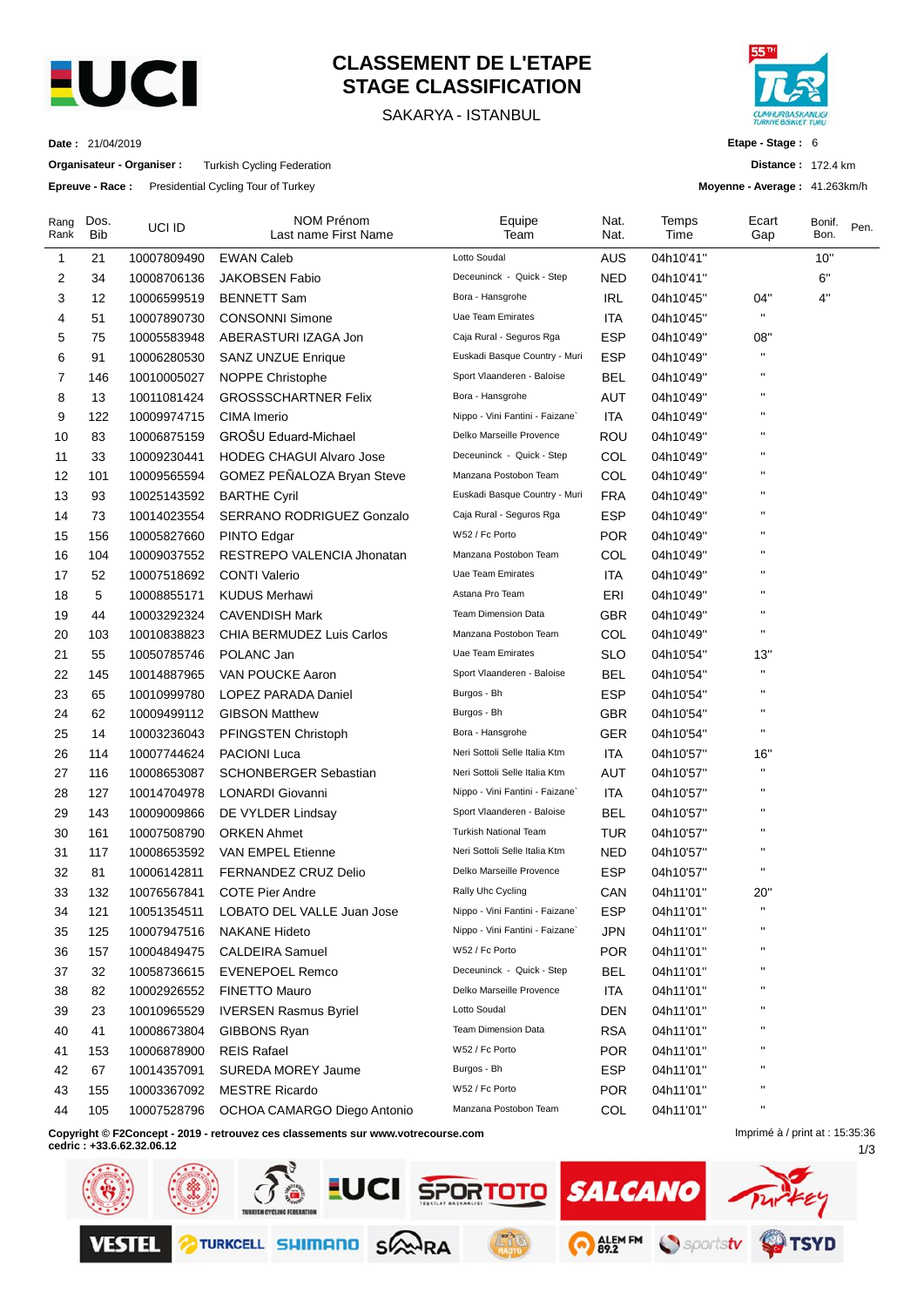| 45 | 167            | 10053290871 | <b>DOGAN Halil</b>                                | <b>Turkish National Team</b>                                    | <b>TUR</b> | 04h11'01" | $\mathbf{H}$           |    |
|----|----------------|-------------|---------------------------------------------------|-----------------------------------------------------------------|------------|-----------|------------------------|----|
| 46 | 46             | 10009780513 | O'CONNOR Ben                                      | <b>Team Dimension Data</b>                                      | AUS        | 04h11'01" | п                      |    |
| 47 | 136            | 10009794960 | <b>MURPHY Kyle</b>                                | Rally Uhc Cycling                                               | <b>USA</b> | 04h11'01" | п                      |    |
| 48 | 123            | 10005480783 | <b>ITO Masakazu</b>                               | Nippo - Vini Fantini - Faizane`                                 | <b>JPN</b> | 04h11'01" |                        |    |
| 49 | 131            | 10003127323 | <b>BRITTON Robert</b>                             | Rally Uhc Cycling                                               | CAN        | 04h11'01" |                        |    |
| 50 | 115            | 10011972309 | <b>MARENGO Umberto</b>                            | Neri Sottoli Selle Italia Ktm                                   | ITA        | 04h11'01" | H.                     |    |
| 51 | 85             | 10004505531 | NAVARDAUSKAS Ramunas                              | Delko Marseille Provence                                        | LTU        | 04h11'01" | H.                     |    |
| 52 | 43             | 10009145161 | DE BOD Stefan                                     | Team Dimension Data                                             | <b>RSA</b> | 04h11'01" | $\blacksquare$         |    |
| 53 | 166            | 10006915979 | <b>SAYAR Mustafa</b>                              | Turkish National Team                                           | <b>TUR</b> | 04h11'01" | п                      |    |
| 54 | 106            | 10010985939 | SIERRA SANCHEZ Yecid Arturo                       | Manzana Postobon Team                                           | COL        | 04h11'01" | $\mathbf{H}$           |    |
| 55 | $\mathbf{1}$   | 10006500701 | <b>FOMINYKH Daniil</b>                            | Astana Pro Team                                                 | KAZ        | 04h11'08" | 27"                    |    |
| 56 | 112            | 10011235008 | FORTUNATO Lorenzo                                 | Neri Sottoli Selle Italia Ktm                                   | <b>ITA</b> | 04h11'09" | 28"                    | 3" |
| 57 | 64             | 10010980279 | <b>MATOS Nuno</b>                                 | Burgos - Bh                                                     | <b>POR</b> | 04h11'09" | $\mathbf{H}$           |    |
| 58 | 141            | 10003246753 | DE KETELE Kenny                                   | Sport Vlaanderen - Baloise                                      | BEL        | 04h11'11" | 30"                    |    |
| 59 | 72             | 10007744220 | <b>MALUCELLI Matteo</b>                           | Caja Rural - Seguros Rga                                        | ITA        | 04h11'11" | H.                     |    |
| 60 | 86             | 10008065431 | <b>DE ROSSI Lucas</b>                             | Delko Marseille Provence                                        | <b>FRA</b> | 04h11'11" | п                      |    |
| 61 | 97             | 10042478506 | BERRADE FERNANDEZ Urko                            | Euskadi Basque Country - Muri                                   | <b>ESP</b> | 04h11'11" | п                      |    |
| 62 | 126            | 10008687342 | NISHIMURA Hiroki                                  | Nippo - Vini Fantini - Faizane`                                 | JPN        | 04h11'11" | п                      |    |
| 63 | 162            | 10009197301 | <b>BALKAN Onur</b>                                | <b>Turkish National Team</b>                                    | TUR        | 04h11'11" | $\blacksquare$         |    |
| 64 | 6              | 10007219309 | <b>BIZHIGITOV Zhandos</b>                         | Astana Pro Team                                                 | KAZ        | 04h11'11" |                        |    |
| 65 | 31             | 10003072557 | <b>CAPECCHI Eros</b>                              | Deceuninck - Quick - Step                                       | ITA        | 04h11'11" | H.                     |    |
| 66 | 151            | 10002526428 | <b>CESAR VELOSO Gustavo</b>                       | W52 / Fc Porto                                                  | <b>ESP</b> | 04h11'11" | $\blacksquare$         |    |
| 67 | 152            | 10003251100 | <b>ALARCON GARCIA Raul</b>                        | W52 / Fc Porto                                                  | <b>ESP</b> | 04h11'11" | $\blacksquare$         |    |
| 68 | 111            | 10006903754 | <b>BERTAZZO Liam</b>                              | Neri Sottoli Selle Italia Ktm                                   | ITA        | 04h11'11" | п                      |    |
| 69 | 4              | 10006895569 | ZAKHAROV Artyom                                   | Astana Pro Team                                                 | KAZ        | 04h11'11" | п                      |    |
| 70 | 66             | 10009403526 | ROBREDO CRESPO Alvaro                             | Burgos - Bh                                                     | <b>ESP</b> | 04h11'11" | $\blacksquare$         |    |
| 71 | 102            | 10009037350 | PARRA ARIAS Jordan Arley                          | Manzana Postobon Team                                           | COL        | 04h11'11" | $\blacksquare$         |    |
| 72 | 107            |             | MENDOZA CARDONA Omar Alberto                      | Manzana Postobon Team                                           | COL        |           | H.                     |    |
|    | 87             | 10007997228 | ROCHAS Rémy                                       | Delko Marseille Provence                                        | <b>FRA</b> | 04h11'11" |                        |    |
| 73 |                | 10010164974 |                                                   | Delko Marseille Provence                                        |            | 04h11'11" | $\mathbf{H}$           |    |
| 74 | 84             | 10002928370 | <b>MORENO BAZAN Javier</b><br><b>WOUTERS Enzo</b> | Lotto Soudal                                                    | <b>ESP</b> | 04h11'11" |                        |    |
| 75 | 26             | 10009135259 |                                                   |                                                                 | BEL        | 04h11'32" | 51"                    |    |
| 76 | 124            | 10005480985 | YOSHIDA Hayato                                    | Nippo - Vini Fantini - Faizane`<br><b>Turkish National Team</b> | <b>JPN</b> | 04h11'44" | 01'03"                 | 1" |
| 77 | 165            | 10007593868 | <b>ATALAY Muhammed</b>                            |                                                                 | <b>TUR</b> | 04h11'45" | 01'04"                 |    |
| 78 | 113            | 10009974816 | <b>BEVILACQUA Simone</b>                          | Neri Sottoli Selle Italia Ktm                                   | ITA        | 04h11'49" | 01'08"<br>$\mathbf{H}$ |    |
| 79 | 163            | 10008683100 | <b>SAMLI Feritcan</b>                             | <b>Turkish National Team</b>                                    | TUR        | 04h11'49" |                        |    |
| 80 | 47             | 10004508258 | <b>VENTER Jaco</b>                                | Team Dimension Data                                             | <b>RSA</b> | 04h12'03" | 01'22"<br>$\mathbf{H}$ |    |
| 81 | 61             | 10008680773 | <b>LANGELLOTTI Victor</b>                         | Burgos - Bh                                                     | <b>MON</b> | 04h12'03" |                        |    |
| 82 | 53             | 10035516027 | MUÑOZ LANCHEROS Cristian Camilo                   | <b>Uae Team Emirates</b>                                        | COL        | 04h12'04" | 01'23"                 |    |
| 83 | 134            | 10007491818 | <b>MAGNER Tyler</b>                               | Rally Uhc Cycling                                               | <b>USA</b> | 04h12'06" | 01'25"                 |    |
| 84 | 37             | 10003039013 | RICHEZE Maximiliano Ariel                         | Deceuninck - Quick - Step                                       | ARG        | 04h10'49" | 08"                    |    |
| 85 | 24             | 10003301620 | <b>KLUGE Roger</b>                                | Lotto Soudal                                                    | <b>GER</b> | 04h12'14" | 01'33"                 |    |
| 86 | $\overline{2}$ | 10009816077 | <b>GIDICH Yevgeniy</b>                            | Astana Pro Team                                                 | KAZ        | 04h12'14" | $\mathbf{H}$           |    |
| 87 | 94             | 10011227530 | <b>IRIZAR LASKURAIN Julen</b>                     | Euskadi Basque Country - Muri                                   | <b>ESP</b> | 04h12'19" | 01'38"                 |    |
| 88 | 133            | 10008633889 | <b>HUFFMAN Evan</b>                               | Rally Uhc Cycling                                               | <b>USA</b> | 04h12'21" | 01'40"                 |    |
| 89 | 142            | 10006481196 | DE PAUW Moreno                                    | Sport Vlaanderen - Baloise                                      | <b>BEL</b> | 04h12'21" | $\mathbf{H}$           |    |
| 90 | 71             | 10009991687 | <b>CANELLAS SANCHEZ Xavier</b>                    | Caja Rural - Seguros Rga                                        | ESP        | 04h12'36" | 01'55"                 |    |
| 91 | 154            | 10014059223 | FERREIRA José                                     | W52 / Fc Porto                                                  | <b>POR</b> | 04h12'47" | 02'06"                 |    |
| 92 | 11             | 10008662282 | <b>BASKA Erik</b>                                 | Bora - Hansgrohe                                                | <b>SVK</b> | 04h12'47" | H.                     |    |
| 93 | 135            | 10003192492 | MURPHY John                                       | Rally Uhc Cycling                                               | <b>USA</b> | 04h12'47" | H.                     |    |
| 94 | 92             | 10009804963 | BARRENETXEA URIARTE Ander                         | Euskadi Basque Country - Muri                                   | <b>ESP</b> | 04h12'47" | н.                     |    |
| 95 | 96             | 10004839977 | <b>INTXAUSTI ELORRIAGA Beñat</b>                  | Euskadi Basque Country - Muri                                   | <b>ESP</b> | 04h12'47" |                        |    |
| 96 | 74             | 10019037545 | <b>MORA VEDRI Sebastian</b>                       | Caja Rural - Seguros Rga                                        | <b>ESP</b> | 04h12'47" | н.                     |    |
| 97 | 77             | 10074893377 | SOTO MARTINEZ Nelson                              | Caja Rural - Seguros Rga                                        | COL        | 04h10'49" | 08"                    |    |
| 98 | 76             | 10074893478 | MOREIRA GUARINO Mauricio                          | Caja Rural - Seguros Rga                                        | URU        | 04h12'52" | 02'11"                 |    |
|    |                |             |                                                   |                                                                 |            |           |                        |    |

**Copyright © F2Concept - 2019 - retrouvez ces classements sur www.votrecourse.com cedric : +33.6.62.32.06.12**

**SO EUCI SPORTOTO SALCANO** iey TURKCELL SHIMAND SAWRA O ALEMEM Sportstv **OTSYD VESTEL** 

2/3 Imprimé à / print at : 15:35:37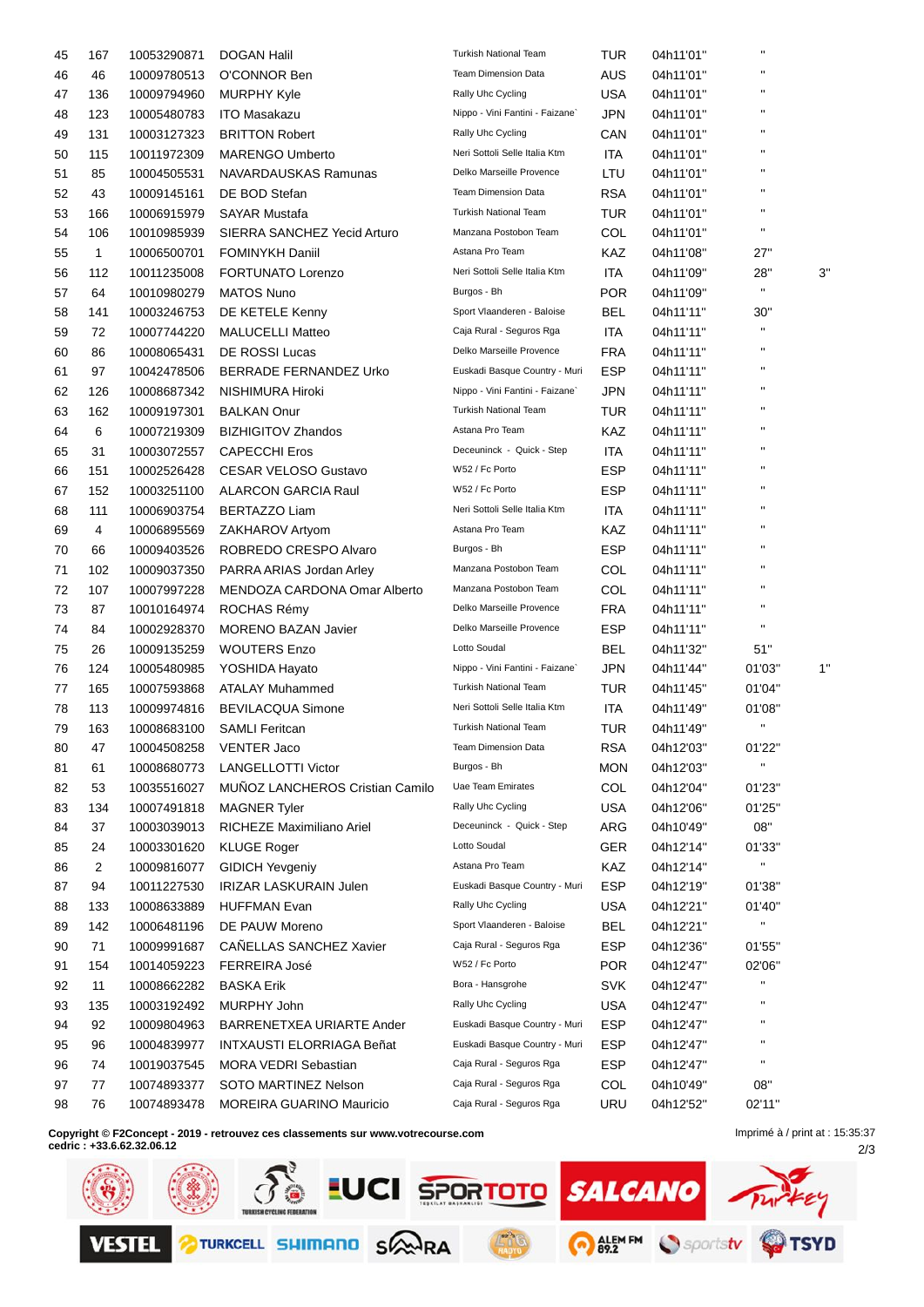| 99  | 16  | 10006670954 | <b>SCHWARZMANN Michael</b>             | Bora - Hansgrohe              | <b>GER</b> | 04h13'12" | 02'31"         |              |
|-----|-----|-------------|----------------------------------------|-------------------------------|------------|-----------|----------------|--------------|
| 100 | 36  | 10003308993 | MØRKØV Michael                         | Deceuninck - Quick - Step     | <b>DEN</b> | 04h13'12" | $\mathbf{H}$   |              |
| 101 | 164 | 10009267524 | <b>AKDILEK Ahmet</b>                   | <b>Turkish National Team</b>  | <b>TUR</b> | 04h13'12" | $\mathbf{H}$   | $2^{\prime}$ |
| 102 | 144 | 10009991182 | <b>GHYS Robbe</b>                      | Sport Vlaanderen - Baloise    | <b>BEL</b> | 04h13'32" | 02'51"         |              |
| 103 |     | 10004828459 | <b>GRUZDEV Dmitriy</b>                 | Astana Pro Team               | <b>KAZ</b> | 04h13'42" | 03'01"         |              |
| 104 | 56  | 10008971268 | <b>MOLANO BENAVIDES Juan Sebastian</b> | Uae Team Emirates             | COL        | 04h13'57" | 03'16''        |              |
| 105 | 35  | 10008198807 | <b>MARTINELLI Davide</b>               | Deceuninck - Quick - Step     | <b>ITA</b> | 04h13'57" | $\blacksquare$ |              |
| 106 | 95  | 10009994923 | VIEJO REDONDO Jose Daniel              | Euskadi Basque Country - Muri | <b>ESP</b> | 04h13'57" | $\blacksquare$ |              |
| 107 | 17  | 10005506651 | <b>ARCHBOLD Shane</b>                  | Bora - Hansgrohe              | <b>NZL</b> | 04h14'43" | 04'02"         |              |
| 108 | 137 | 10007600033 | <b>ORONTE Emerson</b>                  | Rally Uhc Cycling             | <b>USA</b> | 04h15'18" | 04'37"         |              |
| 109 | 147 | 10013870374 | <b>WILLEMS Thimo</b>                   | Sport Vlaanderen - Baloise    | <b>BEL</b> | 04h15'18" | $\blacksquare$ |              |
| 110 | 25  | 10014276865 | <b>VANHOUCKE Harm</b>                  | Lotto Soudal                  | <b>BEL</b> | 04h16'32" | 05'51"         |              |

**Aucun coureur hors-dÈlai / No OTL**

**Nombre de partants : 110**

#### **NON PARTANTS - DN** S

Dossard/Bib 3 - NATAROV Yuriy - Astana Pro Team - 10009818101 Dossard/Bib 42 - DAVIES Scott - Team Dimension Data - 10009350578 Numbers : 2

**Aucun abandon - No DNF**

 $\ddot{\phantom{a}}$ 

**Copyright © F2Concept - 2019 - retrouvez ces classements sur www.votrecourse.com cedric : +33.6.62.32.06.12**

3/3 Imprimé à / print at : 15:35:38

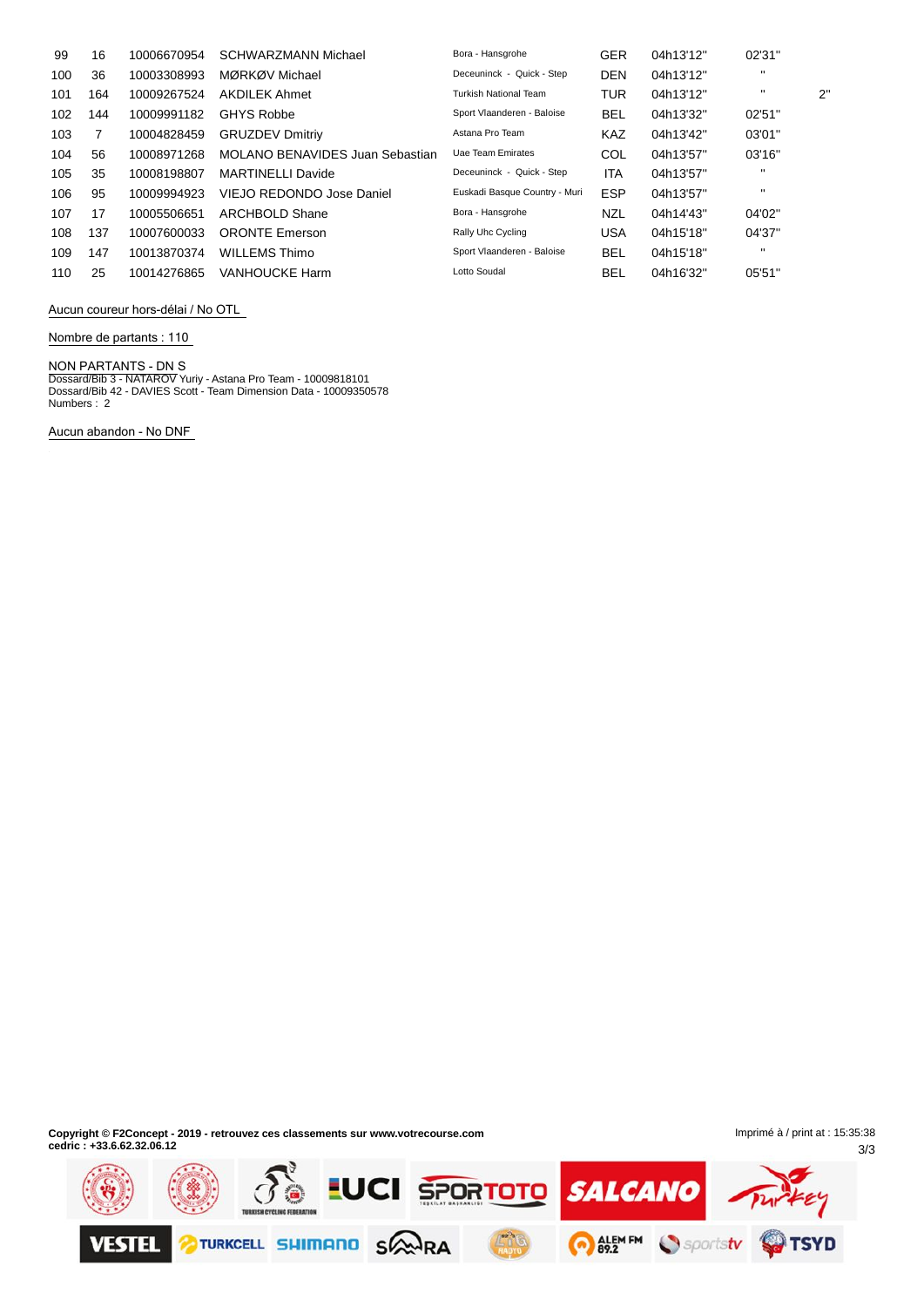

## **CLASSEMENT GENERAL GENERAL CLASSIFICATION**

### SAKARYA - ISTANBUL



**Etape - Stage :** 6

**Distance :** 993.4 km

**Date :** 21/04/2019

**Organisateur - Organiser :** Turkish Cycling Federation

**Epreuve - Race :** Presidential Cycling Tour of Turkey

|                |                    | <b>Lineave - Race.</b> Fresidential Oyung Tour of Turkey |                                           |                                 |              | Moyenne - Average: 39.893km/h |              |
|----------------|--------------------|----------------------------------------------------------|-------------------------------------------|---------------------------------|--------------|-------------------------------|--------------|
| Rang<br>Rank   | Dos.<br><b>Bib</b> | UCI ID                                                   | <b>NOM Prénom</b><br>Last name First Name | Equipe<br>Team                  | Nat.<br>Nat. | Temps<br>Time                 | Ecart<br>Gap |
| 1              | 13                 | 10011081424                                              | <b>GROSSSCHARTNER Felix</b>               | Bora - Hansgrohe                | AUT          | 24h53'58"                     |              |
| $\overline{c}$ | 52                 | 10007518692                                              | <b>CONTI Valerio</b>                      | <b>Uae Team Emirates</b>        | <b>ITA</b>   | 24h54'17"                     | 19"          |
| 3              | 5                  | 10008855171                                              | <b>KUDUS Merhawi</b>                      | Astana Pro Team                 | ERI          | 24h54'23"                     | 25"          |
| 4              | 32                 | 10058736615                                              | <b>EVENEPOEL Remco</b>                    | Deceuninck - Quick - Step       | <b>BEL</b>   | 24h54'51"                     | 53"          |
| 5              | 156                | 10005827660                                              | PINTO Edgar                               | W52 / Fc Porto                  | <b>POR</b>   | 24h54'57"                     | 59"          |
| 6              | 55                 | 10050785746                                              | POLANC Jan                                | <b>Uae Team Emirates</b>        | <b>SLO</b>   | 24h55'10"                     | 01'12"       |
| $\overline{7}$ | 104                | 10009037552                                              | RESTREPO VALENCIA Jhonatan                | Manzana Postobon Team           | COL          | 24h55'24"                     | 01'26"       |
| 8              | 73                 | 10014023554                                              | SERRANO RODRIGUEZ Gonzalo                 | Caja Rural - Seguros Rga        | <b>ESP</b>   | 24h55'27"                     | 01'29"       |
| 9              | 82                 | 10002926552                                              | <b>FINETTO Mauro</b>                      | Delko Marseille Provence        | <b>ITA</b>   | 24h55'29"                     | 01'31"       |
| 10             | 136                | 10009794960                                              | <b>MURPHY Kyle</b>                        | Rally Uhc Cycling               | <b>USA</b>   | 24h55'40"                     | 01'42"       |
| 11             | 117                | 10008653592                                              | VAN EMPEL Etienne                         | Neri Sottoli Selle Italia Ktm   | <b>NED</b>   | 24h55'46"                     | 01'48"       |
| 12             | 131                | 10003127323                                              | <b>BRITTON Robert</b>                     | Rally Uhc Cycling               | CAN          | 24h55'50"                     | 01'52"       |
| 13             | 106                | 10010985939                                              | SIERRA SANCHEZ Yecid Arturo               | Manzana Postobon Team           | COL          | 24h55'50"                     | H.           |
| 14             | 81                 | 10006142811                                              | <b>FERNANDEZ CRUZ Delio</b>               | Delko Marseille Provence        | <b>ESP</b>   | 24h55'52"                     | 01'54"       |
| 15             | 116                | 10008653087                                              | <b>SCHONBERGER Sebastian</b>              | Neri Sottoli Selle Italia Ktm   | AUT          | 24h56'03"                     | 02'05"       |
| 16             | 31                 | 10003072557                                              | <b>CAPECCHI Eros</b>                      | Deceuninck - Quick - Step       | ITA          | 24h56'06"                     | 02'08"       |
| 17             | 152                | 10003251100                                              | <b>ALARCON GARCIA Raul</b>                | W52 / Fc Porto                  | <b>ESP</b>   | 24h56'36"                     | 02'38"       |
| 18             | 14                 | 10003236043                                              | PFINGSTEN Christoph                       | Bora - Hansgrohe                | <b>GER</b>   | 24h56'39"                     | 02'41"       |
| 19             | 46                 | 10009780513                                              | O'CONNOR Ben                              | <b>Team Dimension Data</b>      | AUS          | 24h56'44"                     | 02'46"       |
| 20             | $\mathbf{1}$       | 10006500701                                              | <b>FOMINYKH Daniil</b>                    | Astana Pro Team                 | KAZ          | 24h57'08"                     | 03'10"       |
| 21             | 6                  | 10007219309                                              | <b>BIZHIGITOV Zhandos</b>                 | Astana Pro Team                 | KAZ          | 24h57'41"                     | 03'43"       |
| 22             | 123                | 10005480783                                              | <b>ITO Masakazu</b>                       | Nippo - Vini Fantini - Faizane` | <b>JPN</b>   | 24h58'07"                     | 04'09"       |
| 23             | 112                | 10011235008                                              | <b>FORTUNATO Lorenzo</b>                  | Neri Sottoli Selle Italia Ktm   | ITA          | 24h58'19"                     | 04'21"       |
| 24             | 93                 | 10025143592                                              | <b>BARTHE Cyril</b>                       | Euskadi Basque Country - Murias | <b>FRA</b>   | 24h58'39"                     | 04'41"       |
| 25             | 84                 | 10002928370                                              | <b>MORENO BAZAN Javier</b>                | Delko Marseille Provence        | <b>ESP</b>   | 24h58'42"                     | 04'44"       |
| 26             | 67                 | 10014357091                                              | <b>SUREDA MOREY Jaume</b>                 | Burgos - Bh                     | <b>ESP</b>   | 24h58'59"                     | 05'01"       |
| 27             | 155                | 10003367092                                              | <b>MESTRE Ricardo</b>                     | W52 / Fc Porto                  | <b>POR</b>   | 24h59'04"                     | 05'06"       |
| 28             | 115                | 10011972309                                              | <b>MARENGO Umberto</b>                    | Neri Sottoli Selle Italia Ktm   | ITA          | 24h59'04"                     | $\mathbf{H}$ |
| 29             | 166                | 10006915979                                              | <b>SAYAR Mustafa</b>                      | Turkish National Team           | TUR          | 24h59'04"                     | $\mathbf{H}$ |
| 30             | 43                 | 10009145161                                              | DE BOD Stefan                             | <b>Team Dimension Data</b>      | <b>RSA</b>   | 24h59'44"                     | 05'46"       |
| 31             | 153                | 10006878900                                              | <b>REIS Rafael</b>                        | W52 / Fc Porto                  | <b>POR</b>   | 25h00'04"                     | 06'06"       |
| 32             | 145                | 10014887965                                              | VAN POUCKE Aaron                          | Sport Vlaanderen - Baloise      | <b>BEL</b>   | 25h00'11"                     | 06'13"       |
| 33             | 107                | 10007997228                                              | MENDOZA CARDONA Omar Alberto              | Manzana Postobon Team           | COL          | 25h00'11"                     | $\mathbf{H}$ |
| 34             | 121                | 10051354511                                              | LOBATO DEL VALLE Juan Jose                | Nippo - Vini Fantini - Faizane` | <b>ESP</b>   | 25h00'15"                     | 06'17"       |
| 35             | 125                | 10007947516                                              | <b>NAKANE Hideto</b>                      | Nippo - Vini Fantini - Faizane` | <b>JPN</b>   | 25h00'33"                     | 06'35"       |
| 36             | 105                | 10007528796                                              | OCHOA CAMARGO Diego Antonio               | Manzana Postobon Team           | COL          | 25h00'44"                     | 06'46"       |
| 37             | 4                  | 10006895569                                              | ZAKHAROV Artyom                           | Astana Pro Team                 | KAZ          | 25h01'12"                     | 07'14"       |
| 38             | 167                | 10053290871                                              | <b>DOGAN Halil</b>                        | <b>Turkish National Team</b>    | <b>TUR</b>   | 25h01'28"                     | 07'30"       |
| 39             | 161                | 10007508790                                              | <b>ORKEN Ahmet</b>                        | <b>Turkish National Team</b>    | <b>TUR</b>   | 25h02'04"                     | 08'06"       |
| 40             | 87                 | 10010164974                                              | ROCHAS Rémy                               | Delko Marseille Provence        | <b>FRA</b>   | 25h02'16"                     | 08'18"       |
| 41             | 41                 | 10008673804                                              | GIBBONS Ryan                              | Team Dimension Data             | <b>RSA</b>   | 25h02'41"                     | 08'43"       |
| 42             | 94                 | 10011227530                                              | <b>IRIZAR LASKURAIN Julen</b>             | Euskadi Basque Country - Murias | <b>ESP</b>   | 25h03'49"                     | 09'51"       |
| 43             | 2                  | 10009816077                                              | <b>GIDICH Yevgeniy</b>                    | Astana Pro Team                 | KAZ          | 25h04'04"                     | 10'06"       |

**Copyright © F2Concept - 2019 - retrouvez ces classements sur www.votrecourse.com**

**cedric : +33.6.62.32.06.12**

1/3 Imprimé à / print at : 15:36:07

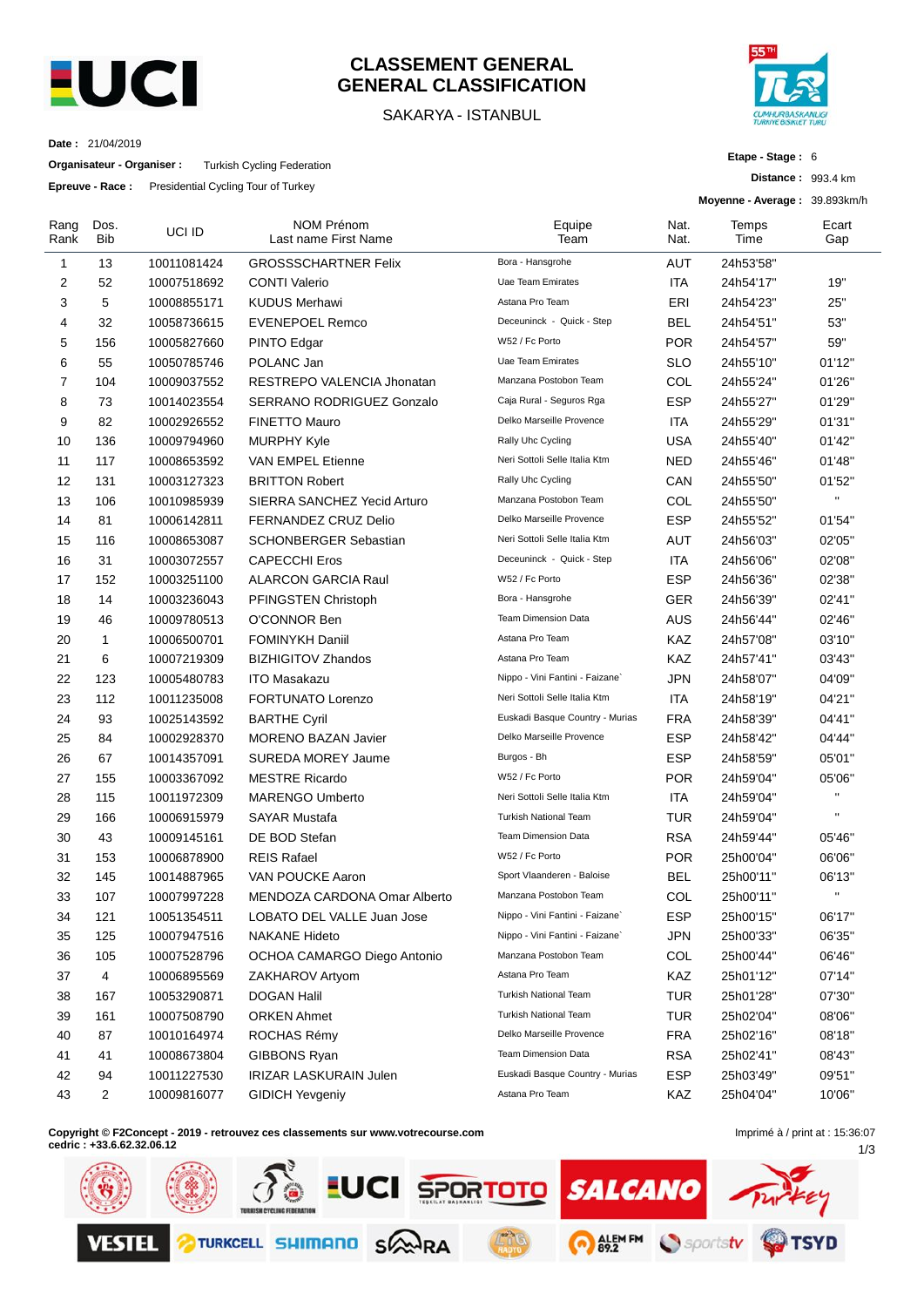| 44 | 162            | 10009197301 | <b>BALKAN Onur</b>                     | <b>Turkish National Team</b>           | TUR        | 25h04'06"              | 10'08"           |
|----|----------------|-------------|----------------------------------------|----------------------------------------|------------|------------------------|------------------|
| 45 | 124            | 10005480985 | YOSHIDA Hayato                         | Nippo - Vini Fantini - Faizane`        | <b>JPN</b> | 25h04'12"              | 10'14"           |
| 46 | 141            | 10003246753 | DE KETELE Kenny                        | Sport Vlaanderen - Baloise             | <b>BEL</b> | 25h04'17"              | 10'19"           |
| 47 | 143            | 10009009866 | DE VYLDER Lindsay                      | Sport Vlaanderen - Baloise             | BEL        | 25h05'25"              | 11'27"           |
| 48 | 157            | 10004849475 | <b>CALDEIRA Samuel</b>                 | W52 / Fc Porto                         | <b>POR</b> | 25h05'52"              | 11'54"           |
| 49 | 25             | 10014276865 | <b>VANHOUCKE Harm</b>                  | Lotto Soudal                           | <b>BEL</b> | 25h06'26"              | 12'28"           |
| 50 | 126            | 10008687342 | NISHIMURA Hiroki                       | Nippo - Vini Fantini - Faizane`        | <b>JPN</b> | 25h06'48"              | 12'50"           |
| 51 | 146            | 10010005027 | NOPPE Christophe                       | Sport Vlaanderen - Baloise             | <b>BEL</b> | 25h06'59"              | 13'01"           |
| 52 | 97             | 10042478506 | <b>BERRADE FERNANDEZ Urko</b>          | Euskadi Basque Country - Murias        | <b>ESP</b> | 25h07'00"              | 13'02"           |
| 53 | 96             | 10004839977 | <b>INTXAUSTI ELORRIAGA Beñat</b>       | Euskadi Basque Country - Murias        | ESP        | 25h07'47"              | 13'49"           |
| 54 | 12             | 10006599519 | <b>BENNETT Sam</b>                     | Bora - Hansgrohe                       | IRL        | 25h09'45"              | 15'47"           |
| 55 | 65             | 10010999780 | <b>LOPEZ PARADA Daniel</b>             | Burgos - Bh                            | <b>ESP</b> | 25h09'53"              | 15'55"           |
| 56 | 64             | 10010980279 | <b>MATOS Nuno</b>                      | Burgos - Bh                            | <b>POR</b> | 25h09'58"              | 16'00"           |
| 57 | 21             | 10007809490 | <b>EWAN Caleb</b>                      | Lotto Soudal                           | <b>AUS</b> | 25h10'25"              | 16'27"           |
| 58 | 103            | 10010838823 | CHIA BERMUDEZ Luis Carlos              | Manzana Postobon Team                  | COL        | 25h10'32"              | 16'34"           |
| 59 | 91             | 10006280530 | <b>SANZ UNZUE Enrique</b>              | Euskadi Basque Country - Murias        | <b>ESP</b> | 25h10'45"              | 16'47"           |
| 60 | 127            | 10014704978 | LONARDI Giovanni                       | Nippo - Vini Fantini - Faizane`        | ITA        | 25h11'09"              | 17'11"           |
| 61 | 133            | 10008633889 | <b>HUFFMAN Evan</b>                    | Rally Uhc Cycling                      | <b>USA</b> | 25h11'14"              | 17'16"           |
| 62 | 53             | 10035516027 | MUÑOZ LANCHEROS Cristian Camilo        | <b>Uae Team Emirates</b>               | COL        | 25h11'35"              | 17'37"           |
| 63 | 36             | 10003308993 | MØRKØV Michael                         | Deceuninck - Quick - Step              | <b>DEN</b> | 25h11'57"              | 17'59"           |
| 64 | 75             | 10005583948 | ABERASTURI IZAGA Jon                   | Caja Rural - Seguros Rga               | ESP        | 25h12'14"              | 18'16"           |
| 65 | 164            | 10009267524 | <b>AKDILEK Ahmet</b>                   | <b>Turkish National Team</b>           | <b>TUR</b> | 25h12'21"              | 18'23"           |
| 66 | 101            | 10009565594 | GOMEZ PEÑALOZA Bryan Steve             | Manzana Postobon Team                  | COL        | 25h12'46"              | 18'48"           |
| 67 | 51             | 10007890730 | <b>CONSONNI Simone</b>                 | Uae Team Emirates                      | ITA        | 25h12'49"              | 18'51"           |
| 68 | 154            | 10014059223 | <b>FERREIRA José</b>                   | W52 / Fc Porto                         | <b>POR</b> | 25h13'26"              | 19'28"           |
| 69 | $\overline{7}$ | 10004828459 | <b>GRUZDEV Dmitriy</b>                 | Astana Pro Team                        | KAZ        | 25h13'27"              | 19'29"           |
| 70 | 114            | 10007744624 | <b>PACIONI Luca</b>                    | Neri Sottoli Selle Italia Ktm          | ITA        | 25h13'36"              | 19'38"           |
| 71 | 61             | 10008680773 | <b>LANGELLOTTI Victor</b>              | Burgos - Bh                            | <b>MON</b> | 25h13'44"              | 19'46"           |
| 72 | 37             | 10003039013 | RICHEZE Maximiliano Ariel              | Deceuninck - Quick - Step              | ARG        | 25h13'52"              | 19'54"           |
| 73 | 77             | 10074893377 | SOTO MARTINEZ Nelson                   | Caja Rural - Seguros Rga               | COL        | 25h14'03"              | 20'05"           |
| 74 | 102            | 10009037350 | PARRA ARIAS Jordan Arley               | Manzana Postobon Team                  | COL        | 25h14'09"              | 20'11"           |
| 75 | 122            | 10009974715 | CIMA Imerio                            | Nippo - Vini Fantini - Faizane`        | ITA        | 25h14'47"              | 20'49"           |
| 76 | 16             | 10006670954 | <b>SCHWARZMANN Michael</b>             | Bora - Hansgrohe                       | <b>GER</b> | 25h15'08"              | 21'10"           |
| 77 | 163            | 10008683100 | <b>SAMLI Feritcan</b>                  | <b>Turkish National Team</b>           | <b>TUR</b> | 25h15'24"              | 21'26"           |
| 78 | 83             | 10006875159 | GROŠU Eduard-Michael                   | Delko Marseille Provence               | ROU        | 25h15'30"              | 21'32"           |
| 79 | 34             | 10008706136 | JAKOBSEN Fabio                         | Deceuninck - Quick - Step              | <b>NED</b> | 25h15'57"              | 21'59"           |
|    |                |             |                                        | Burgos - Bh                            | <b>ESP</b> |                        |                  |
| 80 | 66             | 10009403526 | ROBREDO CRESPO Alvaro                  | Delko Marseille Provence               |            | 25h16'09"              | 22'11"           |
| 81 | 86             | 10008065431 | DE ROSSI Lucas                         | Burgos - Bh                            | <b>FRA</b> | 25h16'13"              | 22'15"           |
| 82 | 62             | 10009499112 | <b>GIBSON Matthew</b>                  | Deceuninck - Quick - Step              | <b>GBR</b> | 25h16'22"<br>25h16'27" | 22'24"<br>22'29" |
| 83 | 33             | 10009230441 | <b>HODEG CHAGUI Alvaro Jose</b>        |                                        | COL        |                        |                  |
| 84 | 132            | 10076567841 | <b>COTE Pier Andre</b>                 | Rally Uhc Cycling                      | CAN        | 25h16'51"              | 22'53"           |
| 85 | 134            | 10007491818 | <b>MAGNER Tyler</b>                    | Rally Uhc Cycling<br>Rally Uhc Cycling | <b>USA</b> | 25h16'55"              | 22'57"           |
| 86 | 137            | 10007600033 | <b>ORONTE Emerson</b>                  |                                        | <b>USA</b> | 25h16'56"              | 22'58"           |
| 87 | 44             | 10003292324 | <b>CAVENDISH Mark</b>                  | Team Dimension Data                    | <b>GBR</b> | 25h17'07"              | 23'09"           |
| 88 | 74             | 10019037545 | <b>MORA VEDRI Sebastian</b>            | Caja Rural - Seguros Rga               | <b>ESP</b> | 25h17'11"              | 23'13"           |
| 89 | 85             | 10004505531 | NAVARDAUSKAS Ramunas                   | Delko Marseille Provence               | LTU        | 25h17'19"              | 23'21"           |
| 90 | 165            | 10007593868 | <b>ATALAY Muhammed</b>                 | Turkish National Team                  | <b>TUR</b> | 25h17'20"              | 23'22"           |
| 91 | 71             | 10009991687 | CAÑELLAS SANCHEZ Xavier                | Caja Rural - Seguros Rga               | <b>ESP</b> | 25h17'39"              | 23'41"           |
| 92 | 56             | 10008971268 | <b>MOLANO BENAVIDES Juan Sebastian</b> | Uae Team Emirates                      | COL        | 25h18'12"              | 24'14"           |
| 93 | 151            | 10002526428 | <b>CESAR VELOSO Gustavo</b>            | W52 / Fc Porto                         | <b>ESP</b> | 25h18'17"              | 24'19"           |
| 94 | 26             | 10009135259 | <b>WOUTERS Enzo</b>                    | Lotto Soudal                           | <b>BEL</b> | 25h18'21"              | 24'23"           |
| 95 | 35             | 10008198807 | <b>MARTINELLI Davide</b>               | Deceuninck - Quick - Step              | ITA        | 25h18'33"              | 24'35"           |
| 96 | 144            | 10009991182 | <b>GHYS Robbe</b>                      | Sport Vlaanderen - Baloise             | <b>BEL</b> | 25h18'46"              | 24'48"           |
| 97 | 113            | 10009974816 | <b>BEVILACQUA Simone</b>               | Neri Sottoli Selle Italia Ktm          | <b>ITA</b> | 25h18'49"              | 24'51"           |
|    |                |             |                                        |                                        |            |                        |                  |

**Copyright © F2Concept - 2019 - retrouvez ces classements sur www.votrecourse.com**

2/3 Imprimé à / print at : 15:36:07

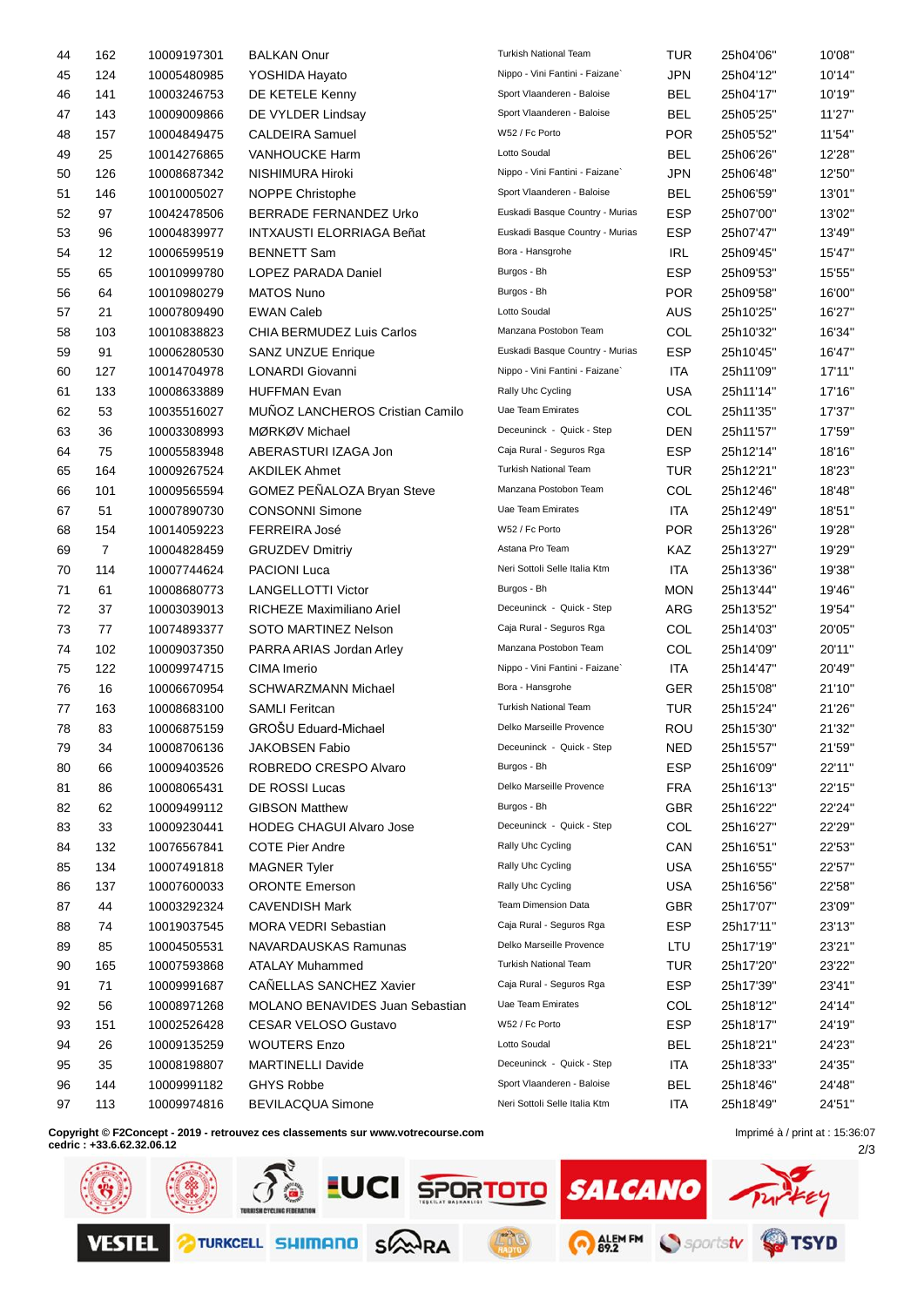| 98  | 135 | 10003192492 | MURPHY John                     | Rally Uhc Cycling               | <b>USA</b> | 25h18'56" | 24'58" |
|-----|-----|-------------|---------------------------------|---------------------------------|------------|-----------|--------|
| 99  | 24  | 10003301620 | <b>KLUGE Roger</b>              | Lotto Soudal                    | <b>GER</b> | 25h19'24" | 25'26" |
| 100 | 147 | 10013870374 | <b>WILLEMS Thimo</b>            | Sport Vlaanderen - Baloise      | <b>BEL</b> | 25h19'56" | 25'58" |
| 101 | 92  | 10009804963 | BARRENETXEA URIARTE Ander       | Euskadi Basque Country - Murias | <b>ESP</b> | 25h20'56" | 26'58" |
| 102 | 142 | 10006481196 | DE PAUW Moreno                  | Sport Vlaanderen - Baloise      | <b>BEL</b> | 25h21'15" | 27'17" |
| 103 | 23  | 10010965529 | <b>IVERSEN Rasmus Byriel</b>    | Lotto Soudal                    | <b>DEN</b> | 25h22'25" | 28'27" |
| 104 | 111 | 10006903754 | BERTAZZO Liam                   | Neri Sottoli Selle Italia Ktm   | <b>ITA</b> | 25h22'37" | 28'39" |
| 105 | 11  | 10008662282 | <b>BASKA Erik</b>               | Bora - Hansgrohe                | <b>SVK</b> | 25h22'44" | 28'46" |
| 106 | 17  | 10005506651 | ARCHBOLD Shane                  | Bora - Hansgrohe                | <b>NZL</b> | 25h23'20" | 29'22" |
| 107 | 76  | 10074893478 | <b>MOREIRA GUARINO Mauricio</b> | Caja Rural - Seguros Rga        | <b>URU</b> | 25h23'26" | 29'28" |
| 108 | 72  | 10007744220 | <b>MALUCELLI Matteo</b>         | Caja Rural - Seguros Rga        | <b>ITA</b> | 25h23'30" | 29'32" |
| 109 | 47  | 10004508258 | <b>VENTER Jaco</b>              | <b>Team Dimension Data</b>      | <b>RSA</b> | 25h26'33" | 32'35" |
| 110 | 95  | 10009994923 | VIEJO REDONDO Jose Daniel       | Euskadi Basque Country - Murias | <b>ESP</b> | 25h28'29" | 34'31" |

**Copyright © F2Concept - 2019 - retrouvez ces classements sur www.votrecourse.com cedric : +33.6.62.32.06.12**

3/3 Imprimé à / print at : 15:36:07

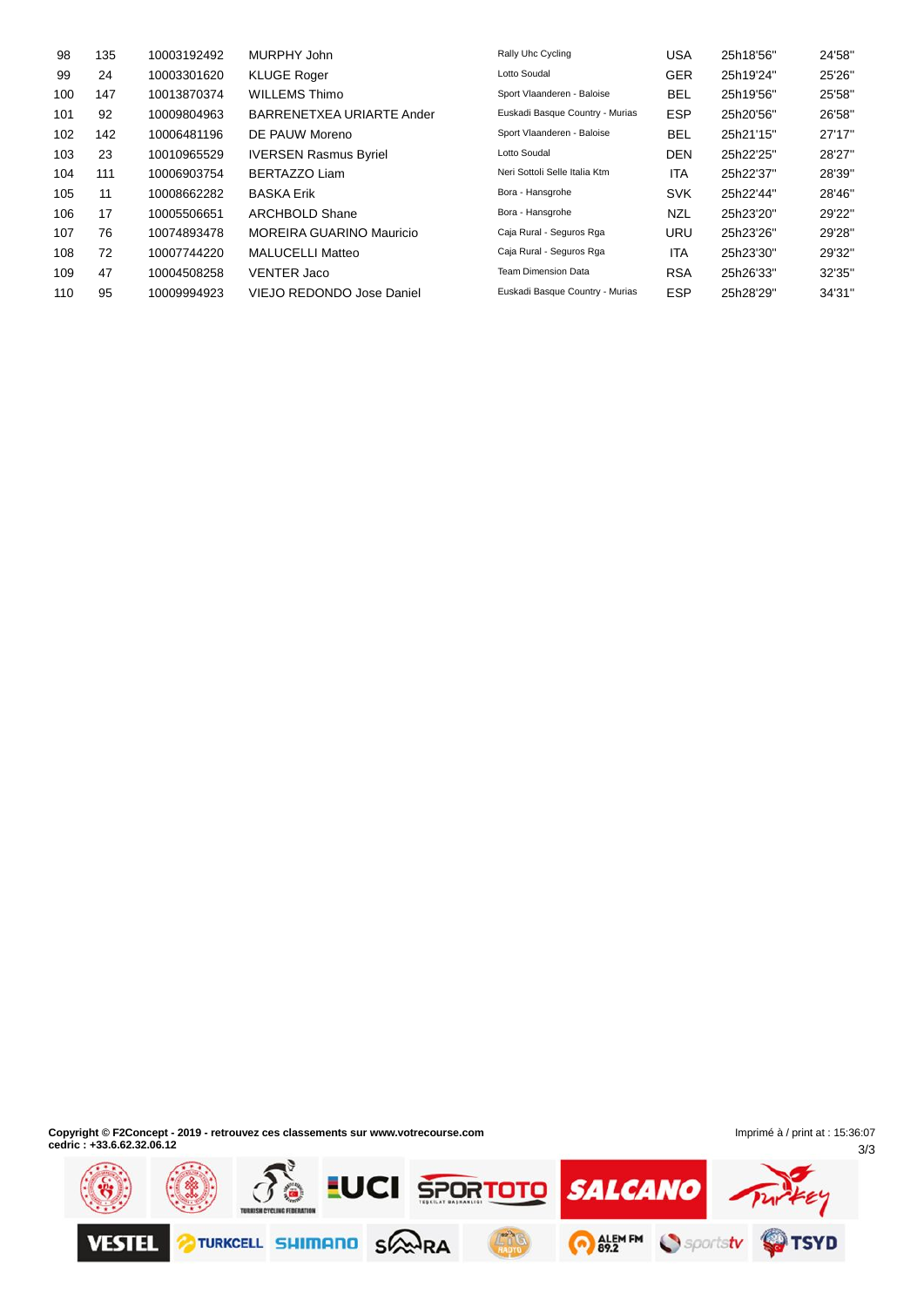

## SAKARYA - ISTANBUL **CLASSEMENT PAR POINTS POINTS CLASSIFICATION**



**Date :** 21/04/2019

#### **Organisateur - Organiser :** Turkish Cycling Federation

**Epreuve - Race :** Presidential Cycling Tour of Turkey

**Classement de l'étape - Stage classification Classement général - General classification**

| Rg             | Dos.              | Nom Prénom                      | Nat.       | Equipe          | Pts            | Bon. | Rg<br><b>Rk</b> | Dos.<br>Bib.   | Nom Prénom<br>Last name First name        | UCI ID                     | Equipe<br>Team           | Pts             |
|----------------|-------------------|---------------------------------|------------|-----------------|----------------|------|-----------------|----------------|-------------------------------------------|----------------------------|--------------------------|-----------------|
|                |                   | km 28.7 - Sprint Prime          |            |                 |                |      | $\mathbf{1}$    | 12             | <b>BENNETT Sam</b>                        | 10006599519                | <b>BOH</b>               | 7 <sub>0</sub>  |
|                |                   |                                 |            |                 |                |      | 2               | 21             | <b>EWAN Caleb</b>                         | 10007809490                | <b>LTS</b>               | 55              |
| 1              | 112               | <b>FORTUNATO Lorenzo</b>        | <b>ITA</b> | <b>NSK</b>      | 5              | 3"   | 3               | 34             | <b>JAKOBSEN Fabio</b>                     | 10008706136                | <b>DQT</b>               | 54              |
| 2              | 164               | <b>AKDILEK Ahmet</b>            | <b>TUR</b> | <b>TUR</b>      | 3              | 2"   | $\overline{4}$  | 13             | <b>GROSSSCHARTNER Felix</b>               | 10011081424                | <b>BOH</b>               | 4 <sub>0</sub>  |
|                |                   |                                 |            |                 |                |      | 5               | 51             | <b>CONSONNI Simone</b>                    | 10007890730                | <b>UAD</b>               | 4 <sub>0</sub>  |
| 3              | 124               | YOSHIDA Hayato                  | <b>JPN</b> | <b>NIP</b>      | $\mathbf{1}$   | 1"   | 6               | 146            | NOPPE Christophe                          | 10010005027                | <b>SVB</b>               | 32              |
|                |                   |                                 |            |                 |                |      | $\overline{7}$  | 52             | <b>CONTI Valerio</b>                      | 10007518692                | <b>UAD</b>               | 27              |
| Arrivée        |                   |                                 |            |                 |                |      | 8               | 73             | SERRANO RODRIGUEZ Gonzalo                 | 10014023554                | CJR                      | 2 <sup>2</sup>  |
|                |                   |                                 |            |                 |                |      | 9               | 55             | POLANC Jan                                | 10050785746                | <b>UAD</b>               | 22              |
| 1              | 21                | <b>EWAN Caleb</b>               | <b>AUS</b> | <b>LTS</b>      | 15             | 10"  | 10              | 91             | SANZ UNZUE Enrique                        | 10006280530                | EUS                      | $\overline{22}$ |
|                |                   |                                 |            |                 |                | 6"   | 11              | 75             | ABERASTURI IZAGA Jon                      | 10005583948                | <b>CJR</b>               | 21              |
| 2              | 34                | <b>JAKOBSEN Fabio</b>           | <b>NED</b> | <b>DQT</b>      | 14             |      | 12              | 156            | PINTO Edgar                               | 10005827660                | W <sub>52</sub>          | $\overline{2}$  |
| 3              | $12 \overline{ }$ | <b>BENNETT Sam</b>              | <b>IRL</b> | <b>BOH</b>      | 13             | 4"   | 13              | 83             | GROŠU Eduard-Michael                      | 10006875159                | <b>DMP</b>               | 19              |
| $\overline{4}$ | 51                | <b>CONSONNI Simone</b>          | <b>ITA</b> | <b>UAD</b>      | 12             |      | 14              | 5              | <b>KUDUS Merhawi</b>                      | 10008855171                | <b>AST</b>               | 18              |
|                |                   |                                 |            |                 |                |      | 15              | 82             | FINETTO Mauro                             | 10002926552                | <b>DMP</b>               | 18              |
| 5              | 75                | ABERASTURI IZAGA Jon            | <b>ESP</b> | <b>CJR</b>      | 11             |      | 16              | 114            | <b>PACIONI Luca</b>                       | 10007744624                | <b>NSK</b>               | 18              |
| 6              | 91                | <b>SANZ UNZUE Enrique</b>       | <b>ESP</b> | <b>EUS</b>      | 10             |      | 17              | 56             | MOLANO BENAVIDES Juan Sebastian           | 10008971268                | <b>UAD</b>               | 17              |
| 7              | 146               | <b>NOPPE Christophe</b>         | <b>BEL</b> | <b>SVB</b>      | 9              |      | 18<br>19        | 122<br>104     | CIMA Imerio<br>RESTREPO VALENCIA Jhonatan | 10009974715<br>10009037552 | <b>NIP</b><br><b>MZN</b> | 16<br>15        |
|                |                   |                                 |            |                 |                |      | 20              | 121            | LOBATO DEL VALLE Juan Jose                | 10051354511                | <b>NIP</b>               | 14              |
| 8              | 13                | <b>GROSSSCHARTNER Felix</b>     | <b>AUT</b> | <b>BOH</b>      | 8              |      | 21              | 127            | <b>LONARDI Giovanni</b>                   | 10014704978                | <b>NIP</b>               | 14              |
| 9              | 122               | CIMA Imerio                     | <b>ITA</b> | <b>NIP</b>      | $\overline{7}$ |      | 22              | 44             | <b>CAVENDISH Mark</b>                     | 10003292324                | <b>TDD</b>               | 13              |
| 10             | 83                | <b>GROŠU Eduard-Michael</b>     | <b>ROU</b> | <b>DMP</b>      | 6              |      | 23              | 72             | MALUCELLI Matteo                          | 10007744220                | CJR                      | 13              |
|                |                   | <b>HODEG CHAGUI Alvaro Jose</b> | COL        | <b>DQT</b>      | 5              |      | 24              | 32             | <b>EVENEPOEL Remco</b>                    | 10058736615                | <b>DQT</b>               | 12              |
| 11             | 33                |                                 |            |                 |                |      | 25              | 33             | <b>HODEG CHAGUI Alvaro Jose</b>           | 10009230441                | <b>DQT</b>               | 11              |
| 12             | 101               | GOMEZ PEÑALOZA Bryan Steve      | COL        | <b>MZN</b>      | $\overline{4}$ |      | 26              | 112            | <b>FORTUNATO Lorenzo</b>                  | 10011235008                | <b>NSK</b>               | 1 <sub>0</sub>  |
| 13             | 93                | <b>BARTHE Cyril</b>             | <b>FRA</b> | <b>EUS</b>      | 3              |      | 27              | $\overline{2}$ | <b>GIDICH Yevgeniy</b>                    | 10009816077                | <b>AST</b>               | 1 <sup>1</sup>  |
|                |                   |                                 |            |                 |                |      | 28              | 136            | <b>MURPHY Kyle</b>                        | 10009794960                | <b>RLY</b>               |                 |
| 14             | 73                | SERRANO RODRIGUEZ Gonzalo       | <b>ESP</b> | <b>CJR</b>      | $\overline{2}$ |      | 29              | 93             | <b>BARTHE Cyril</b>                       | 10025143592                | EUS                      |                 |
| 15             | 156               | PINTO Edgar                     | <b>POR</b> | W <sub>52</sub> | 1              |      | 30              | 102            | PARRA ARIAS Jordan Arley                  | 10009037350                | <b>MZN</b>               |                 |

# **Etape - Stage :** 6

| Rg      |     | Dos. Nom Prénom                 | Nat.       | Equipe          | Pts            | Bon. | $\mathsf{R} \mathsf{g}$<br>Rk | Dos.<br>Bib.          | Nom Prénom<br>Last name First name          | UCI ID                     | Equipe<br>Team           | Pts            |
|---------|-----|---------------------------------|------------|-----------------|----------------|------|-------------------------------|-----------------------|---------------------------------------------|----------------------------|--------------------------|----------------|
|         |     | km 28.7 - Sprint Prime          |            |                 |                |      | $\mathbf{1}$                  | 12                    | <b>BENNETT Sam</b>                          | 10006599519                | <b>BOH</b>               | 70             |
|         |     |                                 |            |                 |                |      | $\overline{2}$                | 21                    | <b>EWAN Caleb</b>                           | 10007809490                | <b>LTS</b>               | 55             |
| 1       | 112 | <b>FORTUNATO Lorenzo</b>        | ITA        | NSK             | 5              | 3"   | 3                             | 34                    | JAKOBSEN Fabio                              | 10008706136                | <b>DQT</b>               | 54             |
| 2       | 164 | <b>AKDILEK Ahmet</b>            | TUR        | TUR             | 3              | 2"   | 4                             | 13                    | <b>GROSSSCHARTNER Felix</b>                 | 10011081424                | <b>BOH</b>               | 40             |
|         |     |                                 |            |                 |                |      | 5                             | 51                    | <b>CONSONNI Simone</b>                      | 10007890730                | <b>UAD</b>               | 40             |
| 3       | 124 | YOSHIDA Hayato                  | JPN        | <b>NIP</b>      | $\mathbf{1}$   | 1"   | 6                             | 146                   | NOPPE Christophe                            | 10010005027                | <b>SVB</b>               | 32             |
|         |     |                                 |            |                 |                |      | $\overline{7}$                | 52                    | <b>CONTI Valerio</b>                        | 10007518692                | <b>UAD</b>               | 27             |
| Arrivée |     |                                 |            |                 |                |      | 8                             | 73                    | SERRANO RODRIGUEZ Gonzalo                   | 10014023554                | <b>CJR</b>               | 24             |
|         |     |                                 |            |                 |                |      | $\boldsymbol{9}$<br>10        | 55                    | POLANC Jan                                  | 10050785746                | <b>UAD</b><br><b>EUS</b> | 22             |
| 1       | 21  | <b>EWAN Caleb</b>               | <b>AUS</b> | <b>LTS</b>      | 15             | 10"  | 11                            | 91<br>75              | SANZ UNZUE Enrique<br>ABERASTURI IZAGA Jon  | 10006280530<br>10005583948 | CJR                      | 22<br>21       |
| 2       | 34  | <b>JAKOBSEN Fabio</b>           | <b>NED</b> | <b>DQT</b>      | 14             | 6"   | 12                            | 156                   | PINTO Edgar                                 | 10005827660                | W52                      | 20             |
|         |     |                                 |            |                 |                | 4"   | 13                            | 83                    | GROŠU Eduard-Michael                        | 10006875159                | <b>DMP</b>               | 19             |
| 3       | 12  | <b>BENNETT Sam</b>              | <b>IRL</b> | <b>BOH</b>      | 13             |      | 14                            | 5                     | <b>KUDUS Merhawi</b>                        | 10008855171                | <b>AST</b>               | 18             |
| 4       | 51  | <b>CONSONNI Simone</b>          | ITA        | <b>UAD</b>      | 12             |      | 15                            | 82                    | FINETTO Mauro                               | 10002926552                | <b>DMP</b>               | 18             |
| 5       | 75  | ABERASTURI IZAGA Jon            | <b>ESP</b> | <b>CJR</b>      | 11             |      | 16                            | 114                   | PACIONI Luca                                | 10007744624                | <b>NSK</b>               | 18             |
| 6       | 91  | <b>SANZ UNZUE Enrique</b>       | <b>ESP</b> | EUS             | 10             |      | 17                            | 56                    | MOLANO BENAVIDES Juan Sebastian             | 10008971268                | <b>UAD</b>               | 17             |
|         |     |                                 |            |                 |                |      | 18                            | 122                   | CIMA Imerio                                 | 10009974715                | <b>NIP</b>               | 16             |
| 7       | 146 | NOPPE Christophe                | <b>BEL</b> | <b>SVB</b>      | 9              |      | 19                            | 104                   | RESTREPO VALENCIA Jhonatan                  | 10009037552                | <b>MZN</b>               | 15             |
| 8       | 13  | <b>GROSSSCHARTNER Felix</b>     | AUT        | <b>BOH</b>      | 8              |      | 20                            | 121                   | LOBATO DEL VALLE Juan Jose                  | 10051354511                | <b>NIP</b>               | 14             |
| 9       | 122 | CIMA Imerio                     | ITA        | <b>NIP</b>      | $\overline{7}$ |      | 21                            | 127                   | <b>LONARDI Giovanni</b>                     | 10014704978                | <b>NIP</b>               | 14             |
|         |     |                                 |            |                 |                |      | 22                            | 44                    | <b>CAVENDISH Mark</b>                       | 10003292324                | <b>TDD</b>               | 13             |
| 10      | 83  | GROŠU Eduard-Michael            | <b>ROU</b> | <b>DMP</b>      | 6              |      | 23                            | 72                    | MALUCELLI Matteo                            | 10007744220                | <b>CJR</b>               | 13             |
| 11      | 33  | <b>HODEG CHAGUI Alvaro Jose</b> | COL        | DQT             | 5              |      | 24                            | 32                    | <b>EVENEPOEL Remco</b>                      | 10058736615                | <b>DQT</b>               | 12             |
| 12      | 101 | GOMEZ PEÑALOZA Bryan Steve      | COL        | <b>MZN</b>      | 4              |      | 25<br>26                      | 33                    | <b>HODEG CHAGUI Alvaro Jose</b>             | 10009230441                | <b>DQT</b>               | 11             |
|         |     |                                 |            |                 |                |      | 27                            | 112<br>$\overline{c}$ | FORTUNATO Lorenzo<br><b>GIDICH Yevgeniy</b> | 10011235008<br>10009816077 | <b>NSK</b><br><b>AST</b> | 10<br>10       |
| 13      | 93  | <b>BARTHE Cyril</b>             | <b>FRA</b> | <b>EUS</b>      | 3              |      | 28                            | 136                   | <b>MURPHY Kyle</b>                          | 10009794960                | <b>RLY</b>               | 9              |
| 14      | 73  | SERRANO RODRIGUEZ Gonzalo       | <b>ESP</b> | <b>CJR</b>      | $\overline{c}$ |      | 29                            | 93                    | <b>BARTHE Cyril</b>                         | 10025143592                | <b>EUS</b>               | 9              |
| 15      | 156 | PINTO Edgar                     | <b>POR</b> | W <sub>52</sub> | $\mathbf{1}$   |      | 30                            | 102                   | PARRA ARIAS Jordan Arley                    | 10009037350                | <b>MZN</b>               | 9              |
|         |     |                                 |            |                 |                |      | 31                            | 62                    | <b>GIBSON Matthew</b>                       | 10009499112                | <b>BBH</b>               | 9              |
|         |     |                                 |            |                 |                |      | 32                            | 117                   | VAN EMPEL Etienne                           | 10008653592                | <b>NSK</b>               | $\overline{7}$ |
|         |     |                                 |            |                 |                |      | 33                            | 116                   | SCHONBERGER Sebastian                       | 10008653087                | <b>NSK</b>               | $\overline{7}$ |
|         |     |                                 |            |                 |                |      | 34                            | 101                   | GOMEZ PEÑALOZA Bryan Steve                  | 10009565594                | MZN                      | $\overline{7}$ |
|         |     |                                 |            |                 |                |      | 35                            | 143                   | DE VYLDER Lindsay                           | 10009009866                | <b>SVB</b>               | 6              |
|         |     |                                 |            |                 |                |      | 36                            | 131                   | <b>BRITTON Robert</b>                       | 10003127323                | <b>RLY</b>               | 6              |
|         |     |                                 |            |                 |                |      | 37                            | 144                   | <b>GHYS Robbe</b>                           | 10009991182                | <b>SVB</b>               | 5              |
|         |     |                                 |            |                 |                |      | 38                            | 147                   | <b>WILLEMS Thimo</b>                        | 10013870374                | <b>SVB</b>               | 5              |
|         |     |                                 |            |                 |                |      | 39                            | 76                    | MOREIRA GUARINO Mauricio                    | 10074893478                | <b>CJR</b>               | 5              |
|         |     |                                 |            |                 |                |      | 40                            | 106                   | SIERRA SANCHEZ Yecid Arturo                 | 10010985939                | <b>MZN</b>               | 5              |
|         |     |                                 |            |                 |                |      | 41                            | 67                    | SUREDA MOREY Jaume<br>FERNANDEZ CRUZ Delio  | 10014357091                | <b>BBH</b>               | 5              |
|         |     |                                 |            |                 |                |      | 42<br>43                      | 81<br>155             | <b>MESTRE Ricardo</b>                       | 10006142811<br>10003367092 | <b>DMP</b><br>W52        | 3<br>3         |
|         |     |                                 |            |                 |                |      | 44                            | 115                   | MARENGO Umberto                             | 10011972309                | <b>NSK</b>               | 3              |
|         |     |                                 |            |                 |                |      | 45                            | 105                   | OCHOA CAMARGO Diego Antonio                 | 10007528796                | <b>MZN</b>               | 3              |
|         |     |                                 |            |                 |                |      | 46                            | 164                   | <b>AKDILEK Ahmet</b>                        | 10009267524                | <b>TUR</b>               | 3              |
|         |     |                                 |            |                 |                |      | 47                            | 66                    | ROBREDO CRESPO Alvaro                       | 10009403526                | BBH                      | 3              |
|         |     |                                 |            |                 |                |      | 48                            | 92                    | BARRENETXEA URIARTE Ander                   | 10009804963                | <b>EUS</b>               | 3              |
|         |     |                                 |            |                 |                |      | 49                            | 95                    | VIEJO REDONDO Jose Daniel                   | 10009994923                | <b>EUS</b>               | 3              |
|         |     |                                 |            |                 |                |      | 50                            | 162                   | <b>BALKAN Onur</b>                          | 10009197301                | <b>TUR</b>               | $\overline{2}$ |
|         |     |                                 |            |                 |                |      | 51                            | 31                    | <b>CAPECCHI Eros</b>                        | 10003072557                | DQT                      | $\mathbf{1}$   |
|         |     |                                 |            |                 |                |      | 52                            | 124                   | YOSHIDA Hayato                              | 10005480985                | <b>NIP</b>               | $\mathbf{1}$   |
|         |     |                                 |            |                 |                |      | 53                            | 61                    | LANGELLOTTI Victor                          | 10008680773                | <b>BBH</b>               | $\mathbf{1}$   |
|         |     |                                 |            |                 |                |      | 54                            | 86                    | DE ROSSI Lucas                              | 10008065431                | <b>DMP</b>               | $\mathbf{1}$   |
|         |     |                                 |            |                 |                |      | 55                            | 24                    | <b>KLUGE Roger</b>                          | 10003301620                | <b>LTS</b>               | $\mathbf{1}$   |
|         |     |                                 |            |                 |                |      | 56                            | 111                   | <b>BERTAZZO Liam</b>                        | 10006903754                | NSK                      | $\mathbf{1}$   |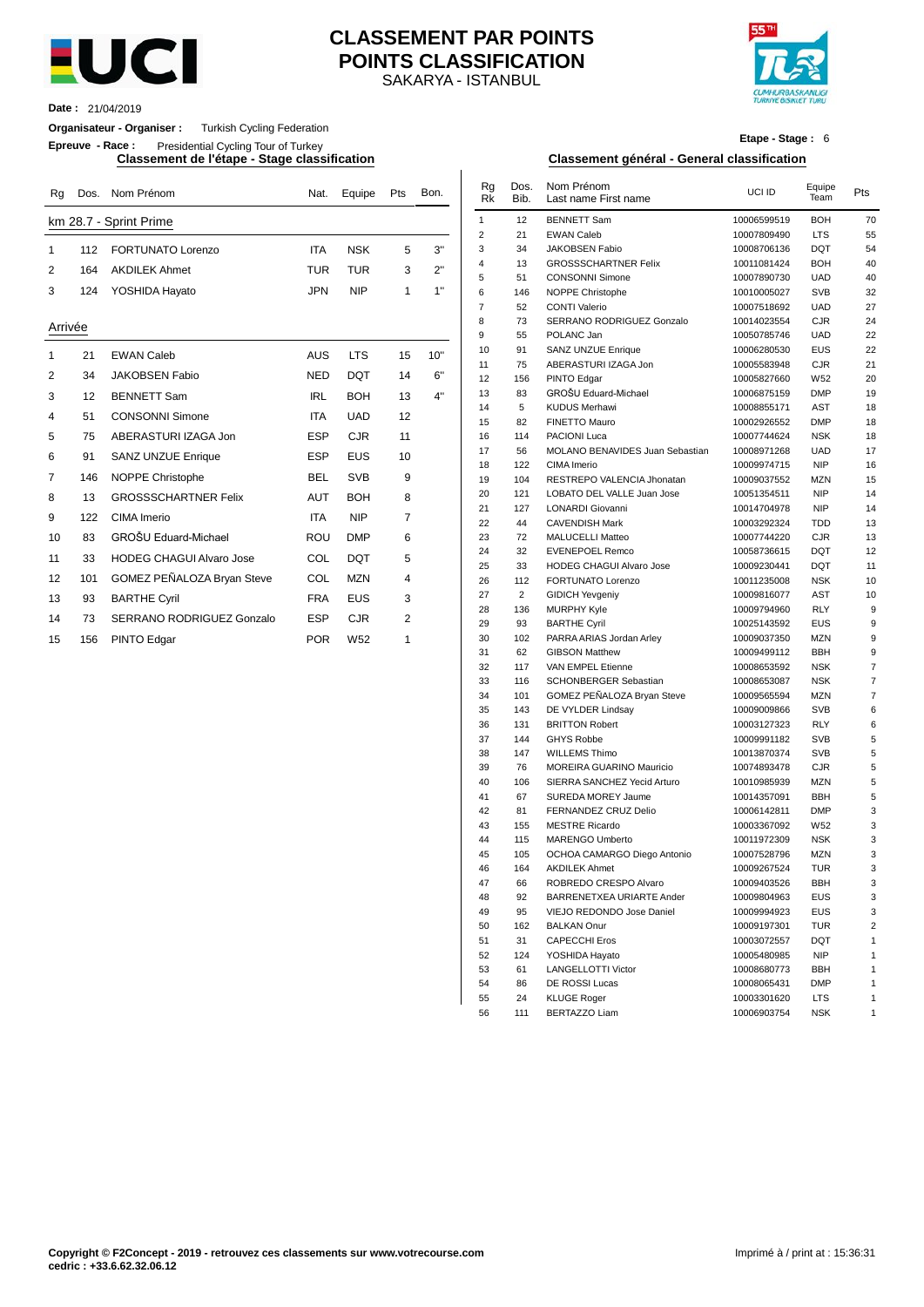

# **MEILLEUR GRIMPEUR MOUNTAIN CLASSIFICATION**

SAKARYA - ISTANBUL



21/04/2019 **Date :**

#### **Organisateur - Organiser :** Turkish Cycling Federation

**Epreuve - Race:** Presidential Cycling Tour of Turkey

**Classement de l'étape - Stage classification Classement général - General classification**

| Rg<br>Rk | Dos.<br><b>Bib</b> | Nom Prénom<br>Last name First name | Nat.       | Equipe<br>eam | Pts | Bon. | Rg<br>Rk       | Dos<br><b>Bib</b> |
|----------|--------------------|------------------------------------|------------|---------------|-----|------|----------------|-------------------|
|          |                    | km 57.9 - Mountain 3               |            |               |     |      |                | 147               |
|          | 147                | <b>WILLEMS Thimo</b>               | BEL        | <b>SVB</b>    | 3   |      | $\overline{2}$ | 13                |
| 2        | 112                | <b>FORTUNATO Lorenzo</b>           | <b>ITA</b> | <b>NSK</b>    | 2   |      | 3              | 52                |
| 3        | 164                | <b>AKDILEK Ahmet</b>               | TUR        | TUR           |     |      | $\overline{4}$ | 5                 |
|          |                    |                                    |            |               |     |      | Е              |                   |

| Etape - Stage: 6 |  |
|------------------|--|
|------------------|--|

| Nom Prénom<br>Last name First name | Nat.       | Equipe<br>Team | Pts | Bon. | Rg<br><b>Rk</b> | Dos.<br><b>Bib</b> | Nom Prénom<br>Last name First name | UCI ID      | Equipe<br>Team  | Pts          |
|------------------------------------|------------|----------------|-----|------|-----------------|--------------------|------------------------------------|-------------|-----------------|--------------|
| 1ountain 3                         |            |                |     |      | 1               | 147                | <b>WILLEMS Thimo</b>               | 10013870374 | <b>SVB</b>      | 16           |
| <b>WILLEMS Thimo</b>               | <b>BEL</b> | <b>SVB</b>     | 3   |      | 2               | 13                 | <b>GROSSSCHARTNER Felix</b>        | 10011081424 | <b>BOH</b>      | 15           |
| <b>FORTUNATO Lorenzo</b>           | <b>ITA</b> | <b>NSK</b>     | 2   |      | 3               | 52                 | <b>CONTI Valerio</b>               | 10007518692 | <b>UAD</b>      | 13           |
| <b>AKDILEK Ahmet</b>               | <b>TUR</b> | <b>TUR</b>     | 1   |      | 4               | 5                  | <b>KUDUS Merhawi</b>               | 10008855171 | <b>AST</b>      | 8            |
|                                    |            |                |     |      | 5               | 143                | DE VYLDER Lindsay                  | 10009009866 | <b>SVB</b>      | 5            |
|                                    |            |                |     |      | 6               | 32                 | <b>EVENEPOEL Remco</b>             | 10058736615 | <b>DQT</b>      | 5            |
|                                    |            |                |     |      | 7               | 86                 | DE ROSSI Lucas                     | 10008065431 | <b>DMP</b>      | 5            |
|                                    |            |                |     |      | 8               | 76                 | <b>MOREIRA GUARINO Mauricio</b>    | 10074893478 | <b>CJR</b>      | 4            |
|                                    |            |                |     |      | 9               | 115                | <b>MARENGO Umberto</b>             | 10011972309 | <b>NSK</b>      | 3            |
|                                    |            |                |     |      | 10              | 85                 | NAVARDAUSKAS Ramunas               | 10004505531 | <b>DMP</b>      | 3            |
|                                    |            |                |     |      | 11              | 156                | PINTO Edgar                        | 10005827660 | W <sub>52</sub> | 3            |
|                                    |            |                |     |      | 12              | 112                | <b>FORTUNATO Lorenzo</b>           | 10011235008 | <b>NSK</b>      | 2            |
|                                    |            |                |     |      | 13              | 155                | <b>MESTRE Ricardo</b>              | 10003367092 | W <sub>52</sub> | 2            |
|                                    |            |                |     |      | 14              | 145                | VAN POUCKE Aaron                   | 10014887965 | <b>SVB</b>      | 2            |
|                                    |            |                |     |      | 15              | 167                | <b>DOGAN Halil</b>                 | 10053290871 | <b>TUR</b>      | 2            |
|                                    |            |                |     |      | 16              | 137                | <b>ORONTE Emerson</b>              | 10007600033 | <b>RLY</b>      | 2            |
|                                    |            |                |     |      | 17              | 164                | <b>AKDILEK Ahmet</b>               | 10009267524 | <b>TUR</b>      | 1            |
|                                    |            |                |     |      | 18              | 61                 | <b>LANGELLOTTI Victor</b>          | 10008680773 | <b>BBH</b>      | 1            |
|                                    |            |                |     |      | 19              | 77                 | SOTO MARTINEZ Nelson               | 10074893377 | <b>CJR</b>      | $\mathbf{1}$ |
|                                    |            |                |     |      | 20              | 92                 | BARRENETXEA URIARTE Ander          | 10009804963 | <b>EUS</b>      | 1            |
|                                    |            |                |     |      |                 |                    |                                    |             |                 |              |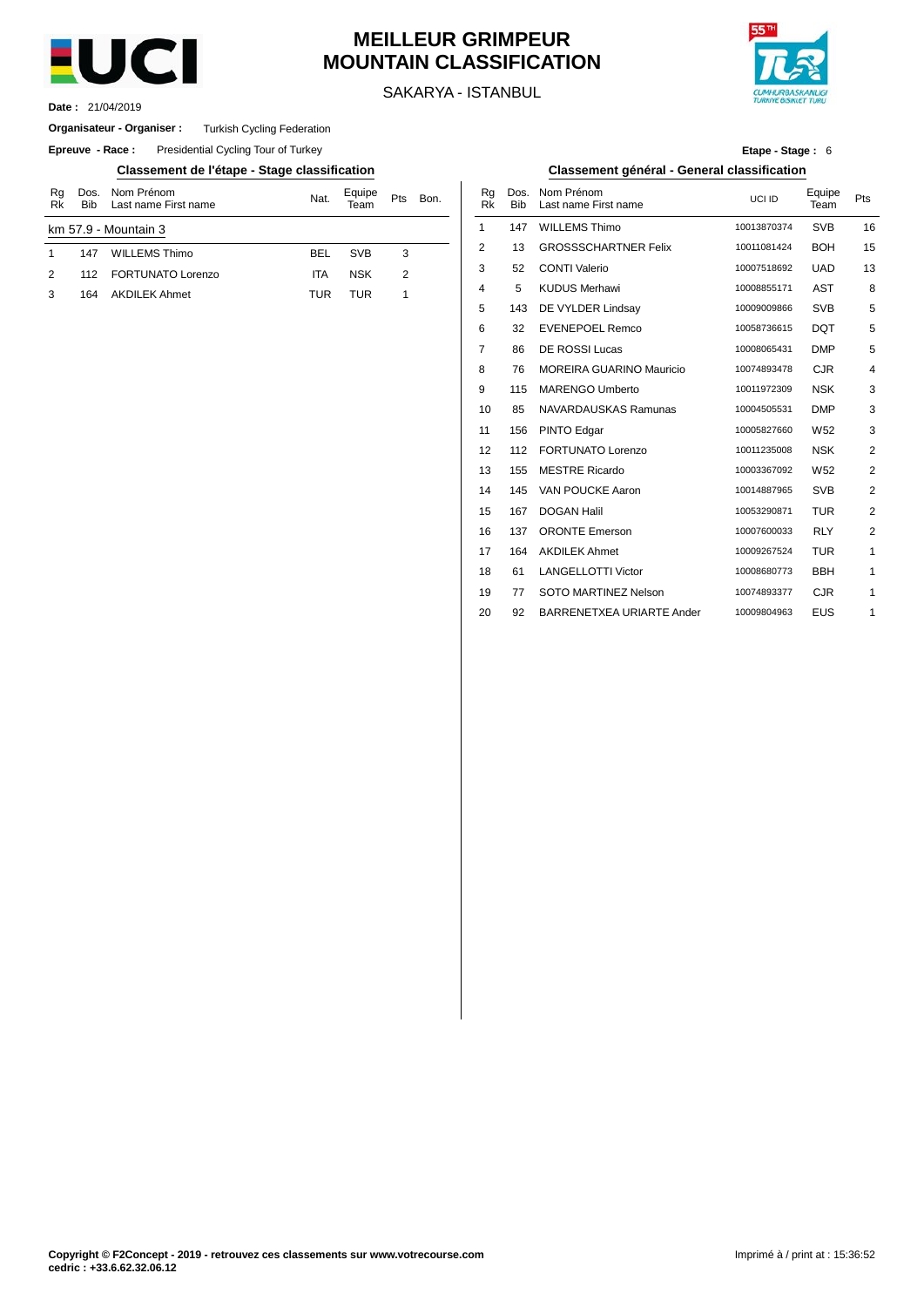

## **CLASSEMENT PAR EQUIPE - TEAM CLASSIFICATION**

SAKARYA - ISTANBUL



**Etape - Stage :** 6

**Date :** 21/04/2019

 $\overline{a}$ 

**Organisateur - Organiser :** Turkish Cycling Federation

**Epreuve - Race :** Presidential Cycling Tour of Turkey

**Classement de l'étape - Stage classification Classement général - Général classification**

| Rg<br>Rk | Equipe<br>Team                                     | Temps<br>Time | Ecart<br>Gap |
|----------|----------------------------------------------------|---------------|--------------|
| 1        | Deceuninck - Quick - Step<br>$34 - 33 - 37$        | 12h32'19"     |              |
| 2        | Manzana Postobon Team<br>$101 - 104 - 103$         | 12h32'27"     | 08"          |
| 3        | Caja Rural - Seguros Rga<br>$75 - 73 - 77$         | 12h32'27"     | 08"          |
| 4        | Bora - Hansgrohe<br>$12 - 13 - 14$                 | 12h32'28"     | 09"          |
| 5        | <b>Uae Team Emirates</b><br>$51 - 52 - 55$         | 12h32'28"     | 09"          |
| 6        | Sport Vlaanderen - Baloise<br>146 - 145 - 143      | 12h32'40"     | 21"          |
| 7        | Nippo - Vini Fantini - Faizane`<br>122 - 127 - 121 | 12h32'47"     | 28"          |
| 8        | Delko Marseille Provence<br>$83 - 81 - 82$         | 12h32'47"     | 28"          |
| 9        | Euskadi Basque Country - Murias<br>$91 - 93 - 97$  | 12h32'49"     | 30"          |
| 10       | Burgos - Bh<br>$65 - 62 - 67$                      | 12h32'49"     | 30"          |
| 11       | Neri Sottoli Selle Italia Ktm<br>114 - 116 - 117   | 12h32'51"     | 32"          |
| 12       | W52 / Fc Porto<br>156 - 157 - 153                  | 12h32'51"     | 32"          |
| 13       | <b>Team Dimension Data</b><br>$44 - 41 - 46$       | 12h32'51"     | 32"          |
| 14       | <b>Turkish National Team</b><br>161 - 167 - 166    | 12h32'59"     | 40"          |
| 15       | Rally Uhc Cycling<br>132 - 136 - 131               | 12h33'03"     | 44"          |
| 16       | Astana Pro Team<br>$5 - 1 - 6$                     | 12h33'08"     | 49"          |
| 17       | Lotto Soudal<br>21 - 23 - 26                       | 12h33'14"     | 55"          |

|  | amant aénéral Cénéral alagaification |
|--|--------------------------------------|
|  |                                      |

| Rg<br><b>Rk</b> | Equipe<br>Team                  | Temps<br>Time | Ecart<br>Gap |
|-----------------|---------------------------------|---------------|--------------|
| 1               | Manzana Postobon Team           | 74h47'35"     |              |
| 2               | Delko Marseille Provence        | 74h48'56"     | 01'21"       |
| 3               | Astana Pro Team                 | 74h49'00"     | 01'25"       |
| 4               | Neri Sottoli Selle Italia Ktm   | 74h49'42"     | 02'07"       |
| 5               | W52 / Fc Porto                  | 74h50'29"     | 02'54"       |
| 6               | Rally Uhc Cycling               | 74h53'27"     | 05'52"       |
| 7               | <b>Team Dimension Data</b>      | 74h55'02"     | 07'27"       |
| 8               | Bora - Hansgrohe                | 74h56'05"     | 08'30"       |
| 9               | Deceuninck - Quick - Step       | 74h56'10"     | 08'35"       |
| 10              | Nippo - Vini Fantini - Faizane` | 74h58'24"     | 10'49"       |
| 11              | <b>Turkish National Team</b>    | 74h58'37"     | 11'02"       |
| 12              | <b>Uae Team Emirates</b>        | 74h59'42"     | 12'07"       |
| 13              | Euskadi Basque Country - Murias | 75h02'40"     | 15'05"       |
| 14              | Sport Vlaanderen - Baloise      | 75h06'58"     | 19'23"       |
| 15              | Burgos - Bh                     | 75h16'36"     | 29'01"       |
| 16              | Caja Rural - Seguros Rga        | 75h19'42"     | 32'07"       |
| 17              | Lotto Soudal                    | 75h27'46"     | 40'11"       |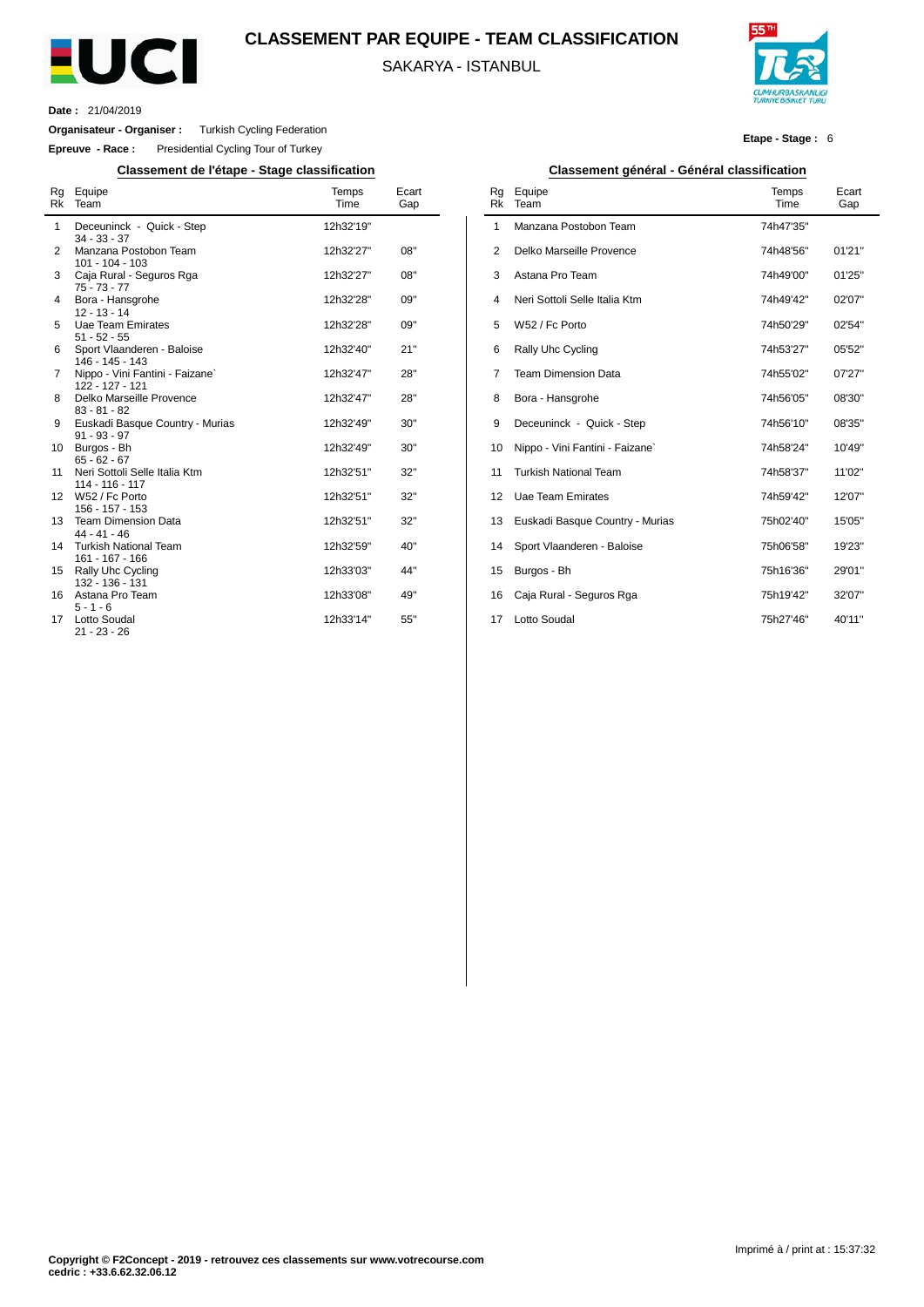

# **Classement Beauties of Turkey**

SAKARYA - ISTANBUL



21/04/2019 **Date :**

#### **Organisateur - Organiser :** Turkish Cycling Federation

**Epreuve - Race:** Presidential Cycling Tour of Turkey

| Rg<br>Rk | <b>Bib</b> | Dos. Nom Prénom<br>Last name First name | Nat. | Equipe<br>Team | Pts | Bon. |  |
|----------|------------|-----------------------------------------|------|----------------|-----|------|--|
|          |            | km 158.9 - Beauties of Turkey           |      |                |     |      |  |
| 1        | 147        | <b>WILLEMS Thimo</b>                    | BEL  | <b>SVB</b>     | 5   | 0    |  |
| 2        | 124        | YOSHIDA Hayato                          | JPN  | <b>NIP</b>     | 3   | 0    |  |
| 3        | 137        | <b>ORONTE Emerson</b>                   | USA  | RI Y           |     | 0    |  |

| Etape - Stage: 6 |  |
|------------------|--|
|------------------|--|

### **Classement de l'étape - Stage classification Classement général - General classification**

| Nom Prénom<br>Last name First name | Nat.       | Equipe<br>Team | Pts          | Bon. | Ra<br>Rk | Dos.<br>Bib | Nom Prénom<br>Last name First name | N° licence UCI<br>UCI Code | Equipe<br>Team | Pts            |
|------------------------------------|------------|----------------|--------------|------|----------|-------------|------------------------------------|----------------------------|----------------|----------------|
| <b>Beauties of Turkey</b>          |            |                |              |      |          | 163         | <b>SAMLI Feritcan</b>              |                            | <b>TUR</b>     | 14             |
| WILLEMS Thimo                      | <b>BEL</b> | <b>SVB</b>     | 5            | 0    | 2        | 143         | DE VYLDER Lindsay                  |                            | <b>SVB</b>     | $\overline{7}$ |
| YOSHIDA Hayato                     | JPN        | <b>NIP</b>     | 3            | 0    | 3        | 161         | <b>ORKEN Ahmet</b>                 |                            | <b>TUR</b>     | 5              |
| <b>ORONTE Emerson</b>              | <b>USA</b> | <b>RLY</b>     | $\mathbf{1}$ | 0    | 4        | 16          | <b>SCHWARZMANN Michael</b>         |                            | <b>BOH</b>     | 5              |
|                                    |            |                |              |      | 5        | 24          | <b>KLUGE Roger</b>                 |                            | <b>LTS</b>     | 5              |
|                                    |            |                |              |      | 6        | 147         | <b>WILLEMS Thimo</b>               |                            | <b>SVB</b>     | 5              |
|                                    |            |                |              |      | 7        | 124         | YOSHIDA Hayato                     |                            | <b>NIP</b>     | 3              |
|                                    |            |                |              |      | 8        | 86          | DE ROSSI Lucas                     |                            | <b>DMP</b>     | 3              |
|                                    |            |                |              |      | 9        | 144         | <b>GHYS Robbe</b>                  |                            | <b>SVB</b>     | 3              |
|                                    |            |                |              |      | 10       | 137         | <b>ORONTE Emerson</b>              |                            | <b>RLY</b>     | 2              |
|                                    |            |                |              |      | 11       | 76          | <b>MOREIRA GUARINO Mauricio</b>    |                            | <b>CJR</b>     | 1              |
|                                    |            |                |              |      | 12       | 95          | VIEJO REDONDO Jose Daniel          |                            | <b>EUS</b>     | 1              |